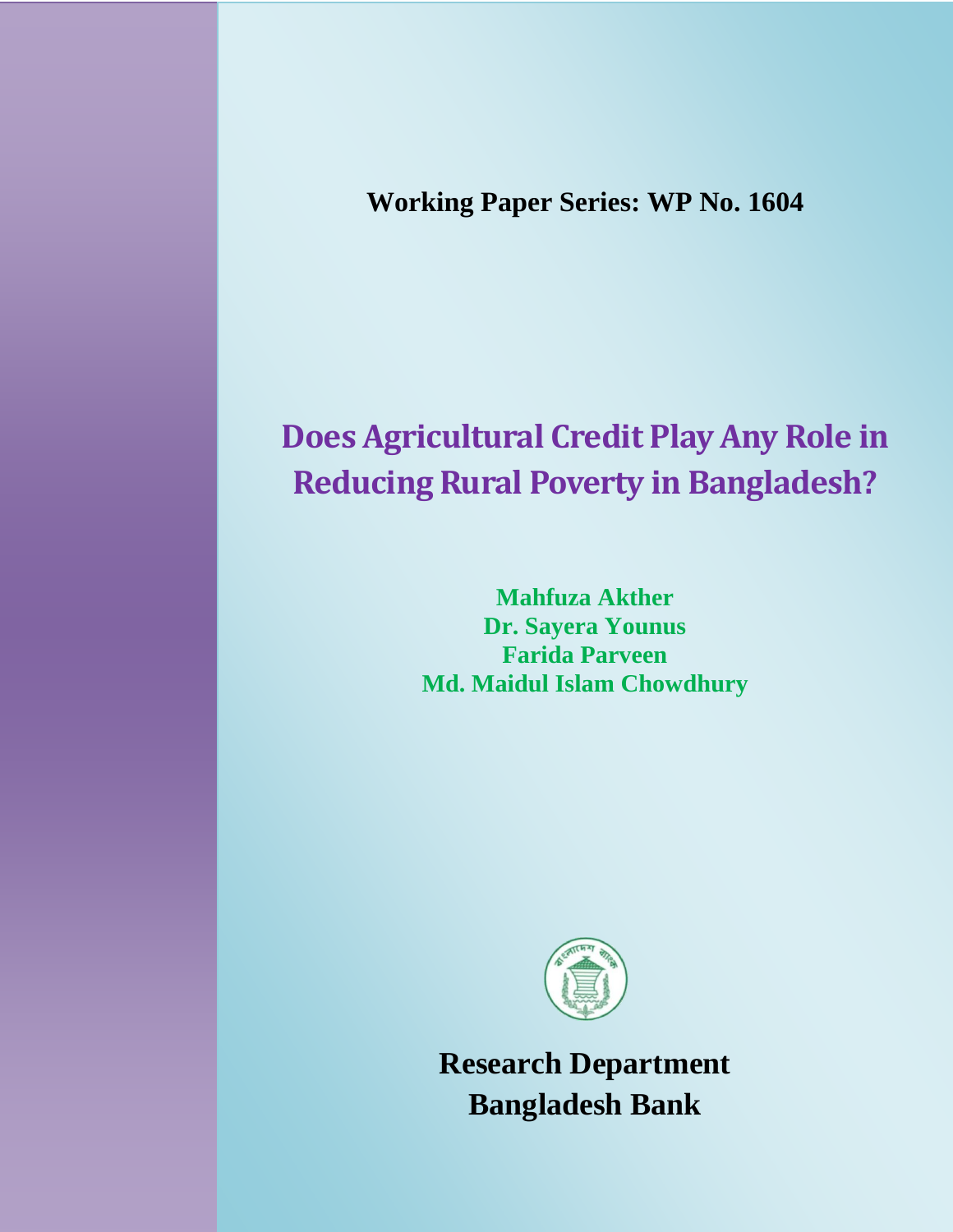## **Does Agricultural Credit Play Any Role in Reducing Rural Poverty in Bangladesh?**

Mahfuza  $Akther<sup>1</sup>$ Dr. Sayera Younus Farida Parveen Md. Maidul Islam Chowdhury

> Research Department Bangladesh Bank

> > May15, 2016

 $\overline{\phantom{a}}$ 

<sup>&</sup>lt;sup>1</sup> The authors of this article are Mahfuza Akhter, General Manager, Chief Economist's Unit, Dr. Sayera Younus, Deputy General Manager, Monetary Policy Department, Farida Parveen, Deputy General Manager, Research Department and Md. Maidul Islam Chowdhury, Deputy Director, Research Department of Bangladesh Bank. The authors" would like to thank Dr. Biru Packsha Paul, Chief Economist and Dr. Akhtaruzzaman, Economic Adviser of Bangladesh Bank for their helpful comments on the earlier versions of the article. However, any remaining errors are the authors" own. Views expressed in this article are the authors" own and do not necessarily reflect the views of the Bangladesh Bank.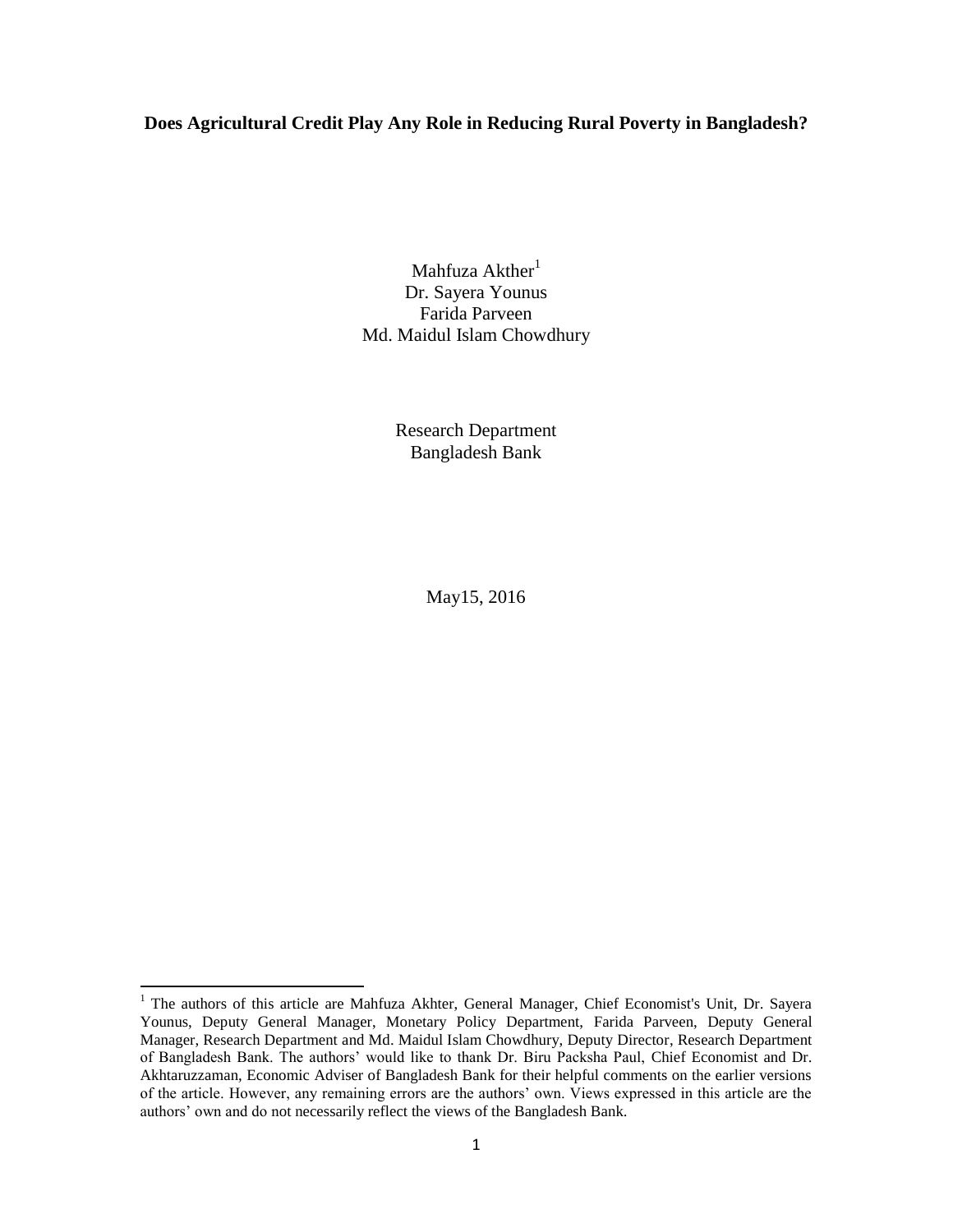### **Does Agricultural Credit Play Any Role in Reducing Rural Poverty in Bangladesh?**

#### **Abstract**

Bangladesh gained independence in 1971. Since its independence the government of Bangladesh had taken various measuresto reduce the intensity of poverty on rural people in Bangladesh. Therefore, the purpose of this study is to examine whether rural financing played any role in reducing rural poverty and thus increased sustainable economic development in Bangladesh. To achieve the objective of the paper, we have tried to identify the determinants of rural poverty. In this study, priority sector lending such as agricultural sector credit, rural employment, female employment, agricultural production, and credit to gross domestic product and per capita income have been used as independent variables to examine the determinants of rural poverty in Bangladesh for the sample period from 1984 to 2014. The empirical estimation suggests that all the explanatory variables in the model are significant and are found to be negatively related to rural poverty. The elasticity of the rural poverty with respect to priority sector lending is -0.27, implying that a one percent increase in priority sector lending will reduce rural poverty by 0.27 percent on average. The policy implications of this study suggest that financial inclusion through rural financing of the central bank and the government has far-reaching impacts on poverty reduction.

## *JEL Classification* : Q1, Q14, O1, R51

*Keywards*: Agricultural credit, rural poverty, financial inclusion, Bangladesh economy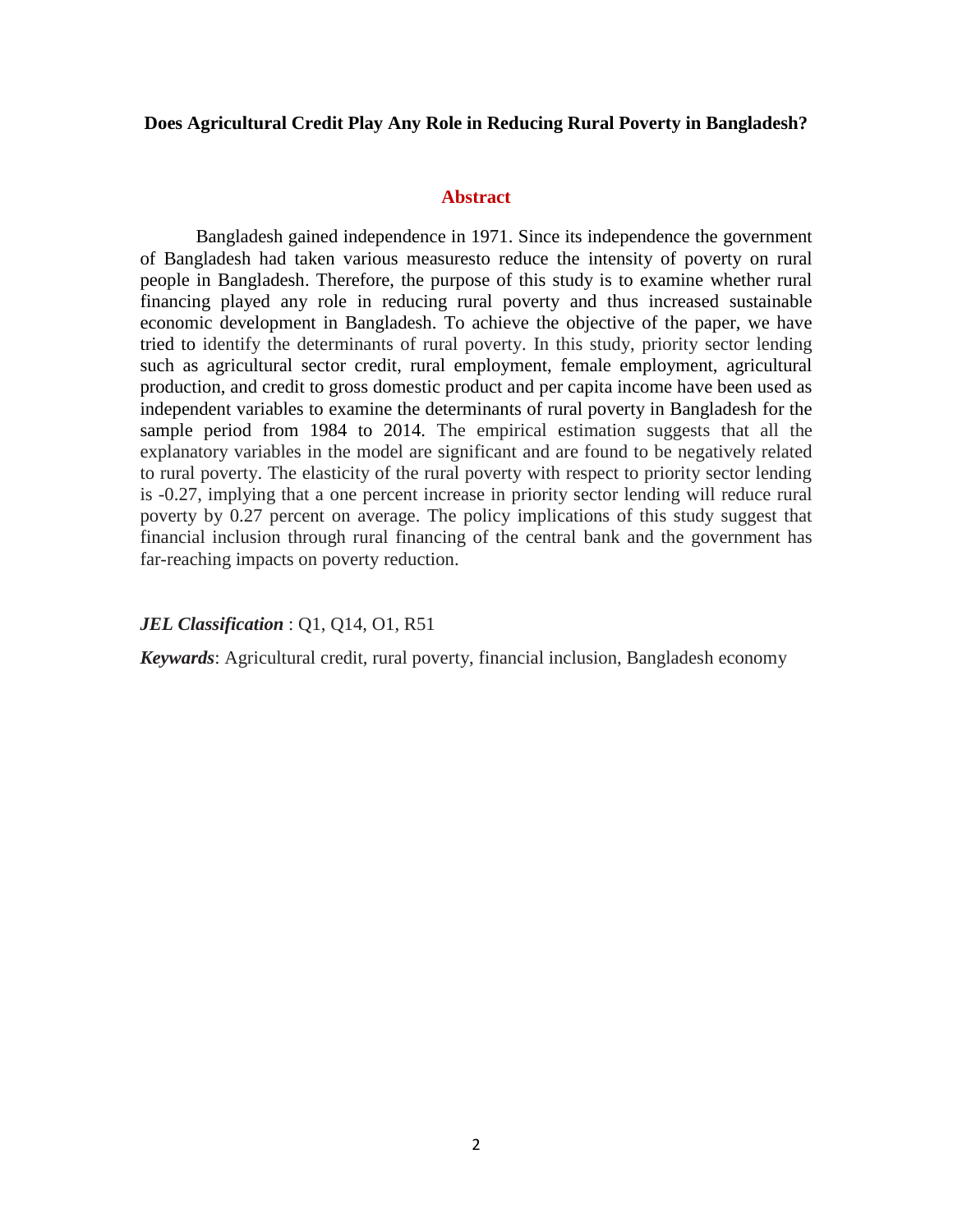#### **Does Agricultural Credit Play Any Role in Reducing Rural Poverty in Bangladesh?**

## **I. Introduction**

The purpose of this study is to examine the determinants of the rural poverty in Bangladesh. In doing so this study analyze the impact of agricultural credit, SME played any role in reducing rural poverty and increasing sustainable economic development in Bangladesh. Bangladesh has been suffering from the malediction of poverty since her independence. The government has taken various measures (Box-1) to reduce the intensity of poverty. There are many determinants that can play an expedient role to attenuate the poverty level in Bangladesh. In this paper, we will particularly focus on rural employment (female), agricultural production, domestic credit to GDP ratio, per capita income, remittance as an independent variables to examine the determinants of rural poverty in Bangladesh for the sample period from 1980 to 2014.

Economic growth is the outcome that affects poverty directly. Financial sector development can augment economic growth, and the poverty level is reduced in consequence. Both the theory and empirical evidences (Levine 2005) confirm that financial sector development can play a significant role in poverty reduction. Lack of income generates poverty. This income lacking is an outcome of lack of investment where financial sector development has a direct role to play in creating an opportunity of access to financial services for poor people. Access to financial services offers the poor a better opportunity to borrow and invest in income generating economic activities. Factors of financial deepening can improve the inequality scenario through igniting the economic growth of a country (see for example, Beck, Levine, and Levkov, 2010, Bruhn and Love, 2013, Bekaert et al., 2005) These studies find a positive role of financial sector development on economic growth in Bangladesh.

In recent years, the importance of an inclusive financial system has become an important policy objective in many countries because banks expansion in credit and investment pooled up the vast segment of the population lived in the bottom part of the pyramid. Governments, banks, and financial regulators have set up new initiatives for financial inclusion and new legislative regulations have been initiated in many economies.

Financial inclusion is critical to increasing the poor's access to financial services which is also considered as a useful tool that can help reduce poverty and lower income inequality. Since poverty alleviation has long been the primary goal of the policy makers in Bangladesh, exploring the channels through which financial inclusion affects poverty levels is thus critical for policy design.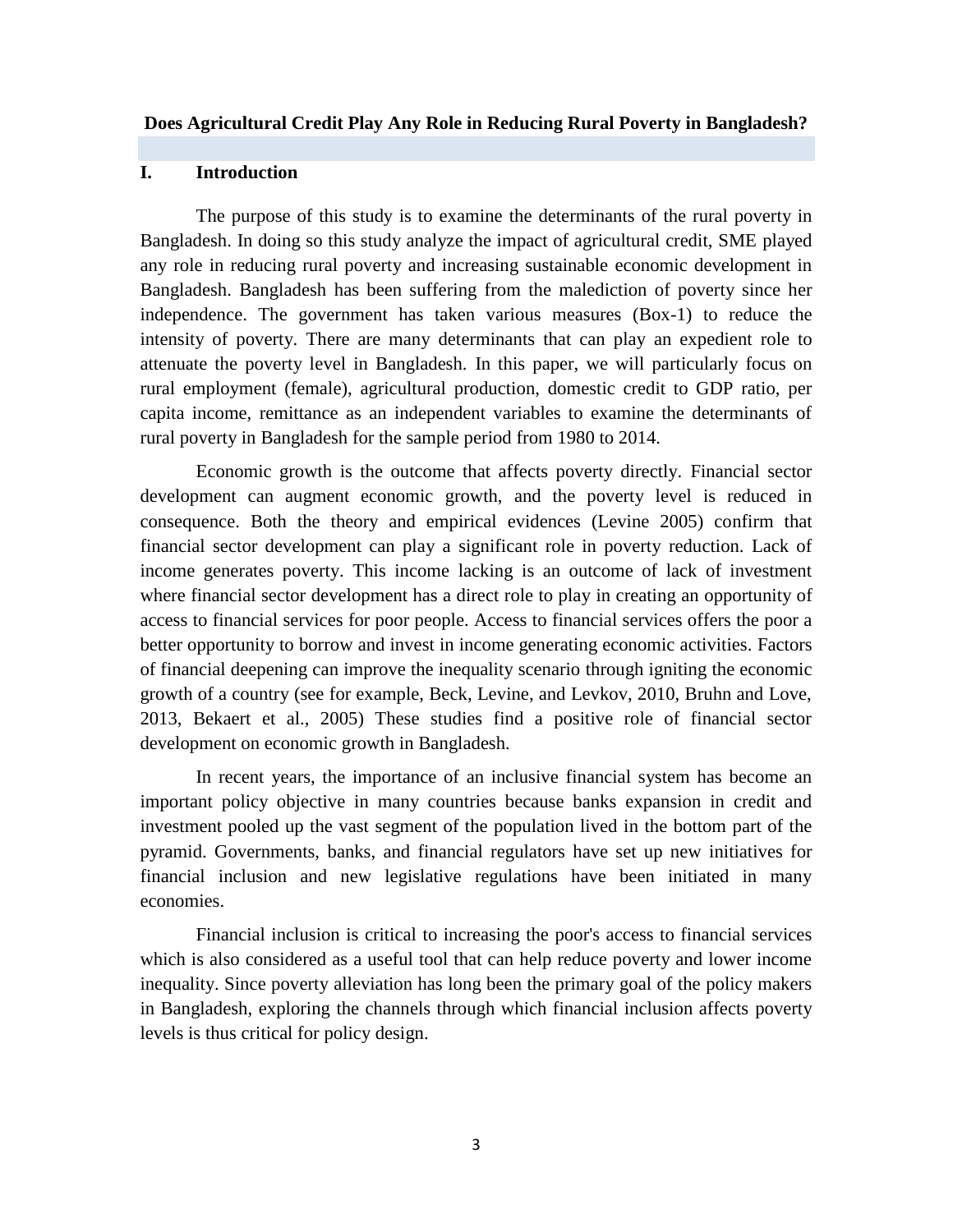In this regard, Bangladesh, has become a role model for financial inclusion particularly for the courageous regulatory moves by its central bank, Bangladesh Bank (BB), for guiding the banks, both private and public, in embracing financial innovative inclusive products even during the challenging time of global financial and economic crisis. Such as Ten taka (12 cents!) bank accounts for millions of farmers and social safety net beneficiaries, bank-led mobile banking, school banking, small and medium enterprise loans, including for women entrepreneurs and green banking, are most remarkable of these inclusive financial products. Efforts taken by BB are highly commendable for its guidelines to priority sector lending ( which we considered as agricultural credit in our study) so as to keep a continuous focus on further bolster the agenda of financial inclusion and poverty alleviation.

The purposes of the financial inclusion policies are drawing the population who are out of the financial system (unbanked population) into the formal financial sector to give them the opportunity to access financial services ranging from savings, payments, and transfers to credit and insurance (Hannig and Jansen, 2010). It implies the process that ensures the ease of access, availability and usage of the formal financial system for all members of an economy (Sarma, 2008).

Therefore, it would be worthwhile to examine whether financial sector development factors along with other determinants of poverty can give a comprehensive insight to understand the poverty dynamics of Bangladesh and facilitate the policymakers to adopt effective policy measures to increase the pace of poverty reduction.

The paper is organized into the following sections: After introduction in Section I, Section II discusses the literature review; In Section III financial inclusion and inclusive growth policies in Bangladesh is described; In Section IV an overview of the rural poverty in Bangladesh has been discussed followed by the data analysis, specifications of the model, variables and empirical results are analyzed in Section V**.** In section VI findings of the study has been shown and finally conclusions and recommendations in Section VII.

#### **II. Literature Review**

There is a growing body of literature that focused on the importance of the financial sector development on different economies. Early work by Schumpeter (1912) and Hicks (1969) found that financial development causes economic growth. However, Robinson (1952) and Levine (1997) argued that economic growth promotes financial development. Financial inclusion may contribute to overall financial development, poverty reduction, and economic growth; this is the current consensus in a long-standing debate. Improved access to financial services has a positive impact on poor peoples living standards (Hannig and Jansen, 2010).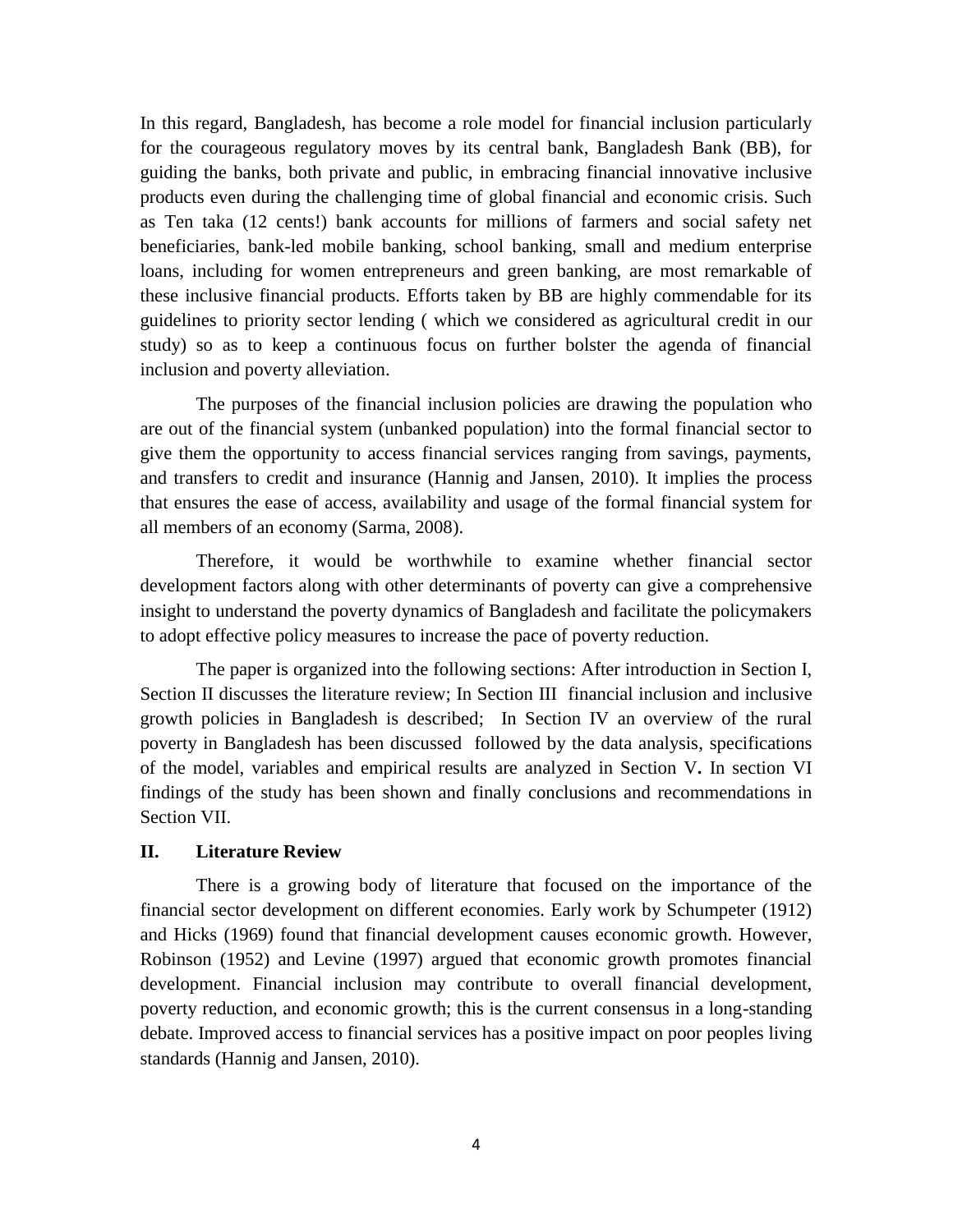Beck, Demirguc-Kunt and Levine (2007) found a positive effect of finance on poverty reduction. This was explained by an extensive body of literature, including White and Anderson (2001) and Bourguignon (2003), (Klapper, et. al, 2006). In a cross-country study, Kraay (2004) proved that growth in average incomes explains 70 percent of the variation in poverty reduction (as measured by the headcount ratio) in the short run and as much as 97 percent in the long term. Lopez and Servén (2004) suggested that for a given inequality intensity, the poorer the country, the more vital was the growth component in explaining poverty reduction. Thus, equitable growth was, indeed, imperative for inclusive growth.Banerjee and Newman (1993) observed that a critical factor that enables people to exit poverty by enhancing productivity is access to finance. Binswanger and Khandker (1995) established that Indian rural branch expansion program significantly lowered rural poverty and greatly increased non-agricultural employment. Eastwood and Kohli (1999) in their study found that branch expansion programs and directed lending programs have enhanced small-scale industrial output.

An inclusive financial system can help in reducing the growth of informal sources of credit namely the money lenders that are often found to be exploitative. Financial inclusion has become an important policy issue since last decade in Bangladesh as an emerging market. As a starting point, measurement of the access to financial services is important to begin to understand how financial inclusion may influence the Bangladesh economy. Faruk and Noman (2013) measured the index of financial inclusion by using three dimensions in 64 districts of Bangladesh, and only tried to found high and low financial inclusion throughout in districts. They did not find any impact of financial inclusion efforts on poverty reduction or economic development in Bangladesh.

Osmani and Latif (2013) examined three facets of rural poverty of Bangladesh: poverty trend in 2000s decade, the changing pattern of poverty among different population groups over the same decade, and identification of the major determinants of poverty in rural Bangladesh.First two facets are examined through comparing Household Income and Expenditure Survey (HIES) 2000 of the Bangladesh Bureau of Statistics (BBS with data from a large-scale survey of rural poverty done in 2010 by the Institute of Microfinance (InM) in Dhaka. The third facet was looked into using the 2010 survey solely. The main conclusions of the paper: first, rural poverty has declined at an accelerated speed over the decade of the 2000s; Second, poverty reduction has been a broad-based phenomenon and third, in spite of the broad-based nature of poverty alleviation, the rate of decline was not same for everyone some groups have enjoyed slightly better than others.

There are some studies that examine the determinants of rural poverty concerning developing and developed countries. For example, Ayyagari et al. (2013) explored the relationship between financial development and poverty levels in India using the survey data of 15 States for the period 1983-2005. Authors found a significant contribution of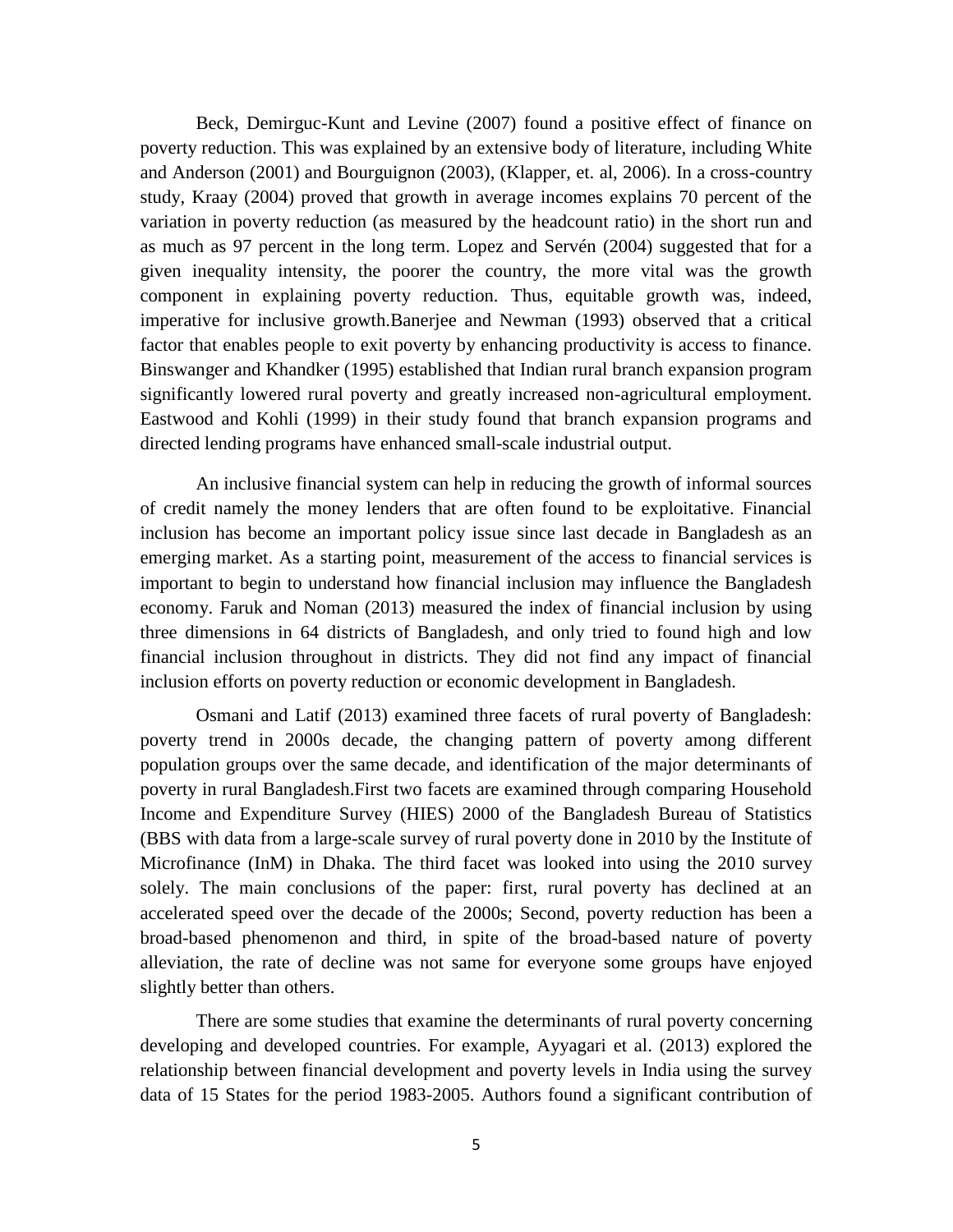financial deepening to alleviate poverty in rural areas through encouraging entrepreneurship.

Uddin et al. (2012) investigated the inter-temporal causal relationship between banking sector development and poverty reduction in Bangladesh. The paper used domestic credit to the private sector as a ratio of gross domestic product as a proxy for the financial development when private per capita consumption was used as a proxy for poverty reduction. Authors used annual time series data from 1976 to 2010. The outcome of the paper confirmed a long run relationship between banking sector development and poverty alleviation for Bangladesh.

Khan et al. (2011) attempted to investigate the relationship between the financial sector development and poverty for different countries. The paper used Gini coefficient as dependent variable when central bank assets to GDP, deposits money banks assets to GDP, bank deposit, concentration, overall cost, net interest rate, stock market turnover ratio, private bond market capitalization to GDP and public bond market capitalization to GDP as independent variables. Banking sector variables came up with the negative relationship with poverty using ordinary least square method in the paper.

Swamy (2010) attempted to comprehend the significance of financial inclusion on inclusive growth in India for the annual data from 1975 to 2007. The author used rural poverty as the representative of inclusive growth, the dependent variable of the model. The paper used domestic saving, priority sector lending, rural employment, agricultural production, credit to GDP ratio and per capita income as the explanatory variables of the model. Using ordinary least square (OLS), the study found that priority sector lending, domestic savings, credit to gross domestic product and per capita income had asignificant impact on the poverty reduction in India.

Hossain (2009) aimed to appraise economic mobility and poverty dynamics along with analyzing the issues behind the poverty transition using a longitudinal data from repeat sample surveys done in 1988-89, 2000-01, 2005 and 2008. The author used ordinary least square (OLS) method of estimation to analyze factors affecting changes in economic conditions. The paper came up with respectable growth in rural household income and reduction in household size that contributed to faster growth in per capita income than intotal family income.

Hossain (2004) identified agricultural development as a factor behind the poverty reduction in Bangladesh. Increased food supply reduces the price of the food which in turn confirms the access of low-income people to food. Author identified high potential of fish production in Bangladesh through using the vast flood plains. High population growth was considered as the major impediment on the way to poverty reduction in Bangladesh. So the paper suggested faster non-grain agricultural growth than crop based agriculture as the latter one require more intensive land than the former one as the arable land is becoming scarce in meeting the demand for housing and other non-agriculture use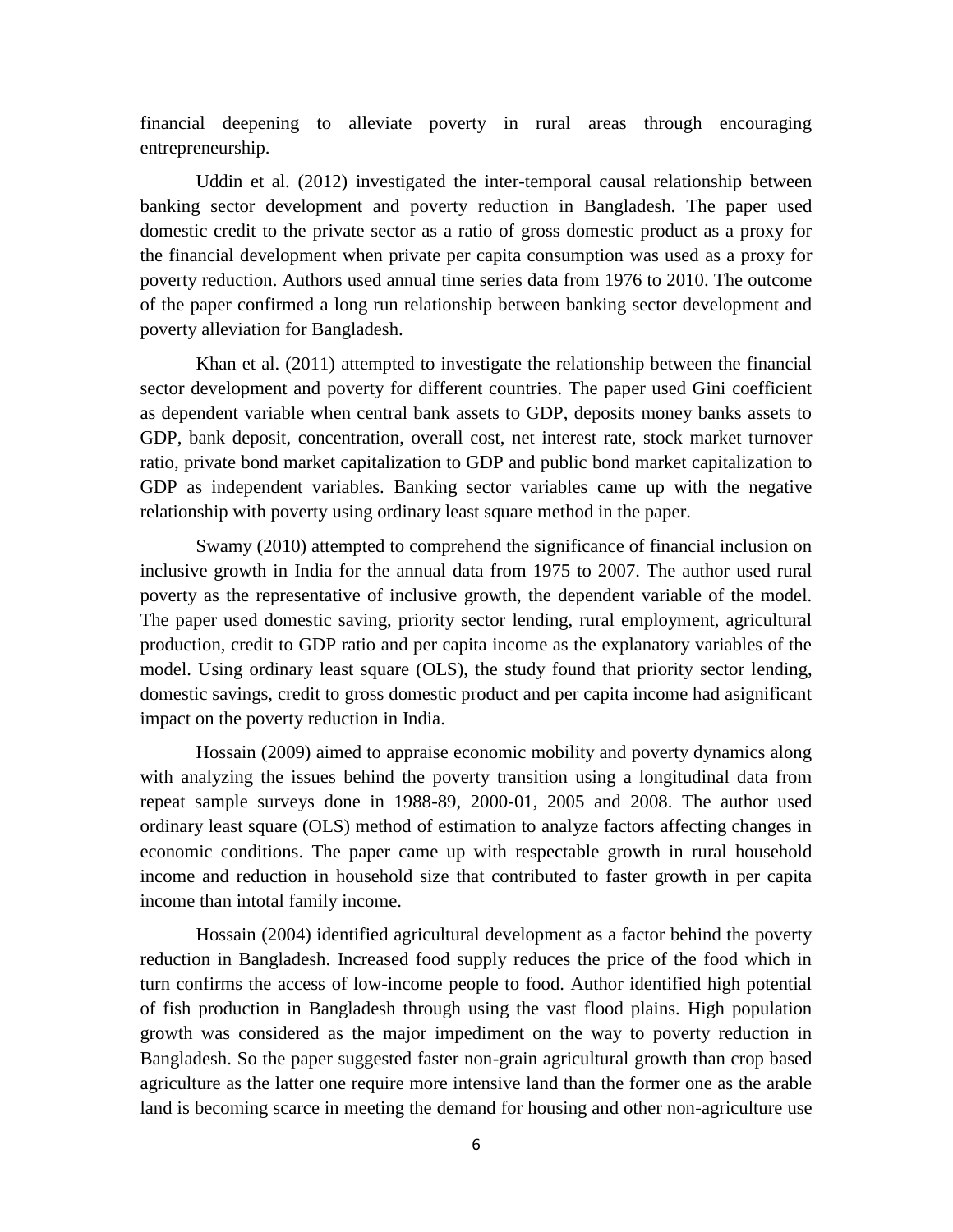of land. Hossain and Sen (1992) examined the rural poverty from the aspect of its extent and trends and investigates its determinants using information from Household Expenditure Survey of 1987/88 by BBS and the BIDS conducted rural household survey in 62 randomly selected villages in 1987/88 and 1989/90. The paper came out with three avenues for poverty alleviation: fostering growth-oriented programs, enforcing higher investment in social sector and promoting targeted income and employment generating programs.

#### **III. Financial Inclusion and Inclusive Growth Policies in Bangladesh**

Bangladesh Bank has shown its great activism in its mandated developmental role, with monetary and credit policy stance supporting attainment of the government's inclusive growth and poverty reduction goals based on national aspirations and global visions like the UN MDGs. Inclusive growth in the economy can only be achieved when all the weaker sections of the society, including agriculture and small scale industries including women entrepreneurial skill, are nurtured and brought at par with other sections of the society in terms of economic development.

The regulatory driven 'financial inclusion' efforts of the Bangladesh Bank have been allocating particular focus on the vulnerable section of population, areas and sectors i.e. women, low income group, small enterprises, agriculture sector, and rural based income generating activities.Ten taka (12 cents!) bank accounts for millions of farmers and social safety net beneficiaries, bank-led mobile banking, school banking, small and medium enterprise loans, including for women entrepreneurs and green banking, are most remarkable of these inclusive financial products.

BB has undertaken a comprehensive financial inclusion campaign to reach out with financial services to the disadvantaged population of the country.Along with moral suasion, some policy measures covering the opening of bank branches, deposit and credit products, some of which are very innovative for our banking system, have been taken in this regard.

These include: changing of branch opening rules from 5:1 to 1:1 (for opening one urban branch, one rural branch is to be open), Availability of highest quality banking services to farmers by allowing them to open banks account with a minimum initial deposit (BDT 10 only); issuing branch licenses to all SME/Agriculture service centers; easy and efficient access to banking services for physically incapable people, hardcore poor, unemployed youth, freedom fighters, etc.; relaxing conditions of loan repayment and providing fresh facilities to natural calamity affected farmers; mandatory participation in agriculture/rural credit for all banks; provision of agricultural credit to sharecroppers; formulation and implementation of Agriculture and SME Credit Policies and targets; Putting emphasis on financing women entrepreneurs; arranging refinancing schemes for banks; developing ICT solutions (mobile banking, smart card etc.) for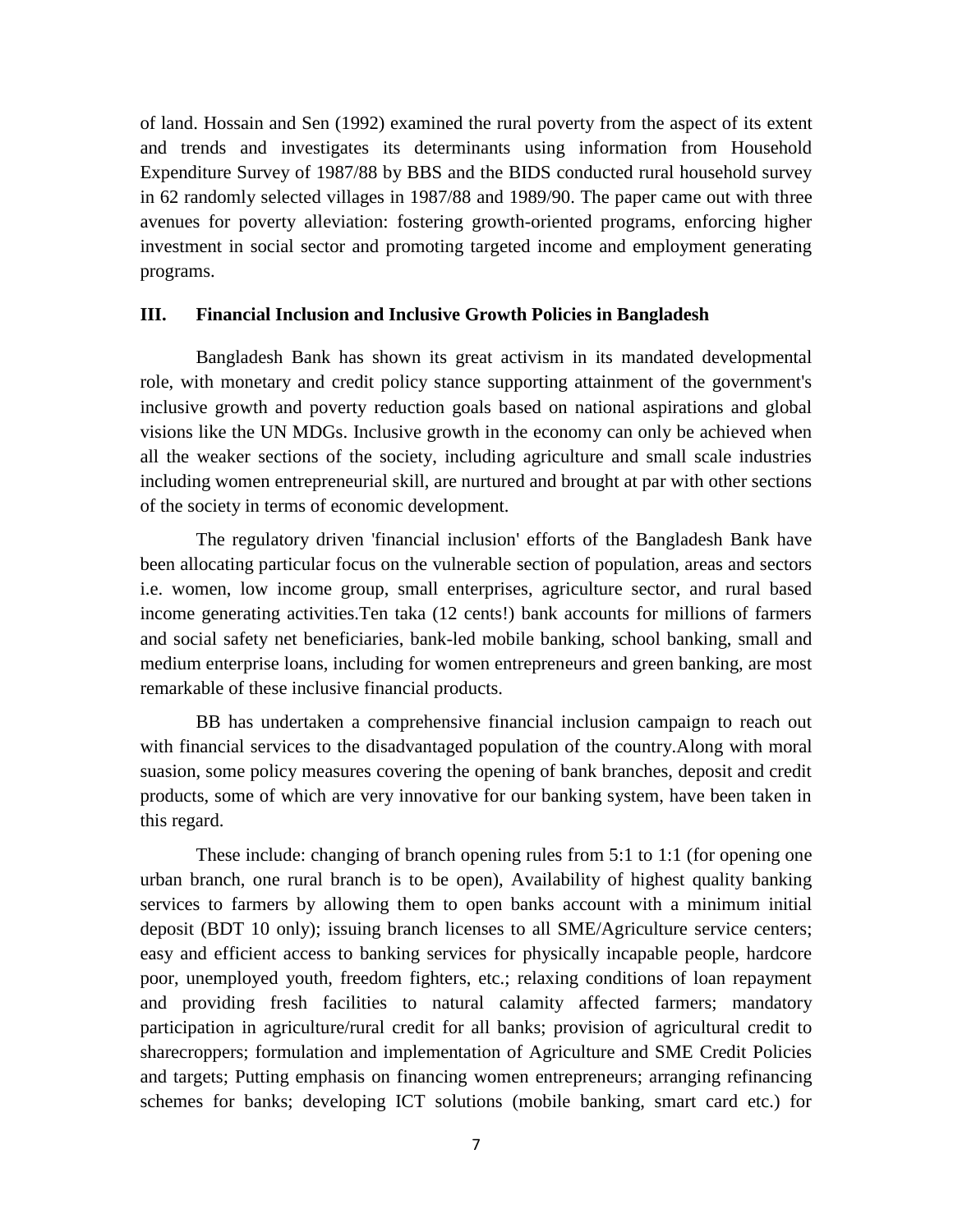inclusive banking; encouraging creative partnership between banks and MFIs; agent banking, policy guidelines for Green Banking and introduction of financial inclusionoriented CSR, School banking, arranging cross country banking road show, etc. Moreover, in a recent circular (May 2014), BB introduced BDT200 crore refinance facilities at a subsidized rate to facilitate credit to the ten-taka account holders. (Chowdhury, 2014)

Adoption of innovative technology has injected new impetus in the financial inclusion drive of the Bangladesh Bank. BB proved itself as an advanced organization in the pace of technological development. A recently published list of top developing countries in mobile banking services Bangladesh has been placed in number seven by the Economist, the British Magazine. Besides, due to the contribution on promoting the mobile banking services in the country and for undertaking remarkable initiatives on financial inclusion, BB received "Alliance for Financial Inclusion Award" in 2014.

## **IV. An Overview of the Rural Poverty in Bangladesh**

Poverty is a state of non-fulfillment of minimum requirements of food, shelter, fuel, clothing, etc. that is basic needs. Direct Calorie Intake (DCI) and Cost of Basic Needs (CBN) method have been used to measure the extent of poverty in Household Expenditure Survey (HES) 1995-96. In earlier HES up to HES 1991-92, BBS (Bangladesh Bureau of Statistics used both Food Energy Intake (FEI) and DCI methods for measuring the incidence of poverty in the country. The Cost of Basic Needs (CBN) method was first introduced in HES 1995-96. However, for the sake of comparability over time, poverty estimates, the head-count ratio has been computed by the DCI method (Household Expenditure Survey-HES, 1995-96 & 2000; pp. 53 and 19 respectively).

After remaining high since independence in 1971, poverty began to decline appreciably since 1990. The rate of national poverty declined from 57 percent at the beginning of the 1990s to 49 percent in 2000, and further to 40 percent in 2005, showing an accelerated rate of decline in the latter period (Osmani and Latif 2013; BBS 2007; World Bank 2008). In 2014, national poverty level came down to 24.7 percent (estimate) while urban poverty is at the level of 15 rural poverty stayed at about 29 percent of the total population.

Decline of poverty during the period had been attributed to a combination of social and economic forces. For example, Narayan *et al*. 2009; World Bank 2008 and Osmani and Latif (2013)) found that following factors contributed significantly to reducing rural poverty in Bangladesh. According to them rising returns to human and physical assets, rising labour productivity and wages, a shift from low-yield agricultural wage employment to relatively high return non-farm employment, increasing participation of women in the job market, growth in export industries (especially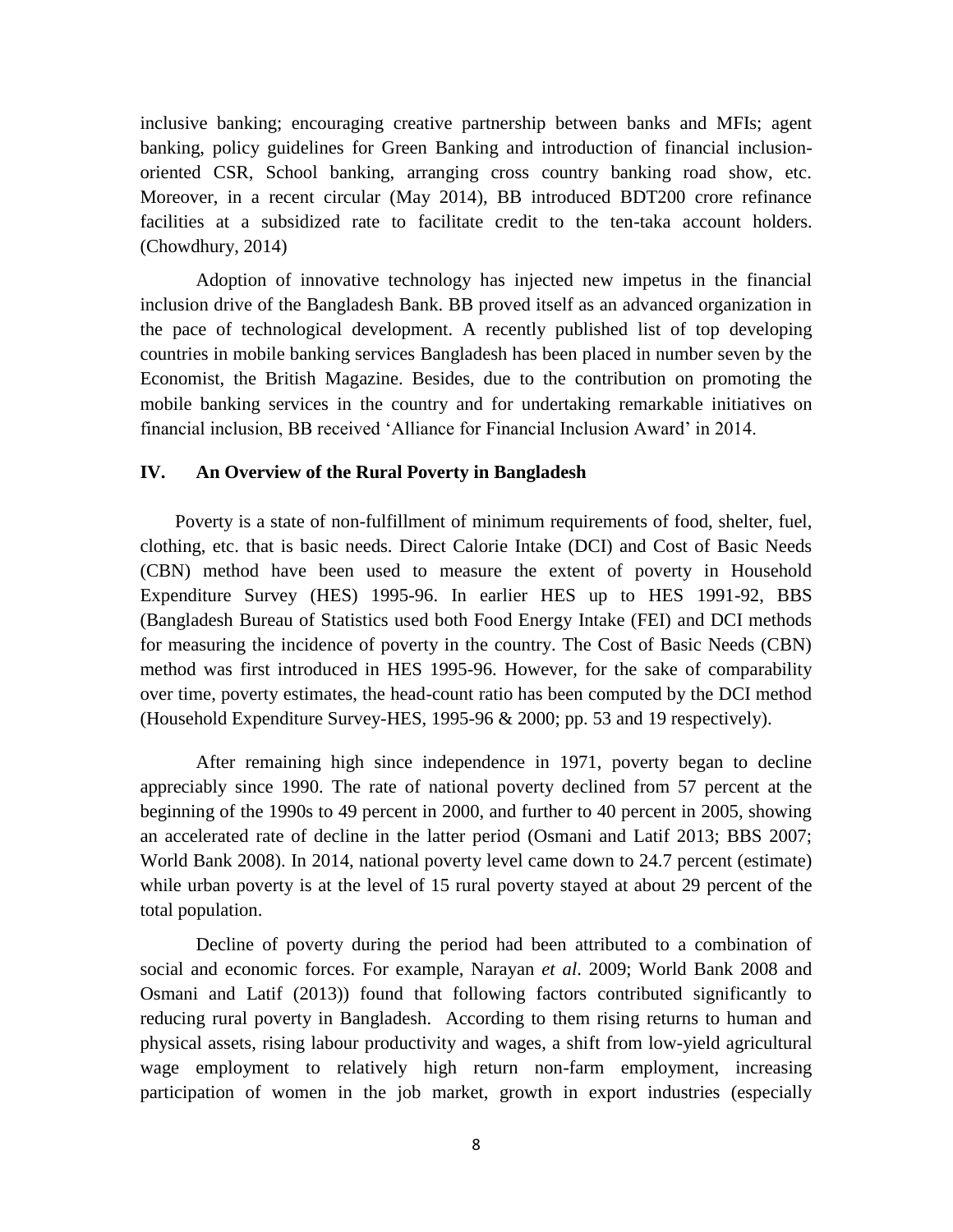readymade garments), increasing flow of remittances, a fall in the number of household members (linked to past reduction in fertility) and increasing access to microcredit are factors contributed mainly to alleviating poverty in rural and urban level in Bangladesh.



*Figure- 1: Absolute poverty status in Bangladesh.*

 *Source: Bangladesh Bureau of Statistics (BBS)*

## **V. Data, Model Variables, Model Specification and empirical results**

The required data for the analysis is obtained mainly from the official sources including Bangladesh Bureau of Statistics (BBS) and Bangladesh Bank publications. Data (In million Tk.) on priority sector lending (PSL) has been collected from different publications of BBS. Data on employment and poverty level is taken from different Statistical Year Books and Household Expenditure Survey Reports respectively. There were some missing data between the years as the household surveys do not take place every year. The gaps are filled with estimated values using standard estimation technique. Both the data on per capita income (PCI) and credit-GDP ratio are sourced from the World Development Indicator (WDI). Data (In "000" M. Tons) on Production of Rice (PR)-which is defined as agricultural production-(AGRI-PRO) has been collected from the various BBS and Bangladesh Bank publications. For the purpose of analysis we use the *Multiple Regression Analysis (OLS)* following Andrea Vaona (2005), Andrea Vaona and Roberto Patuelli (2008) to estimate the model for our study.

## *Model Variables*

The objective of this paper is to identify the determinants of inclusive growth which can be captured in rural poverty ( $RU\_POV$ ) (the incidence of poverty is measured in percentage by head count ratio (HCR) and these figures are used from the reports of the Household Income & Expenditure Survey (HIES) of Bangladesh Bureau of Statistics (BBS) and determine the impact of financial inclusion on rural poverty in Bangladesh which is exposed by priority sector lending and some other socio-economic determinants.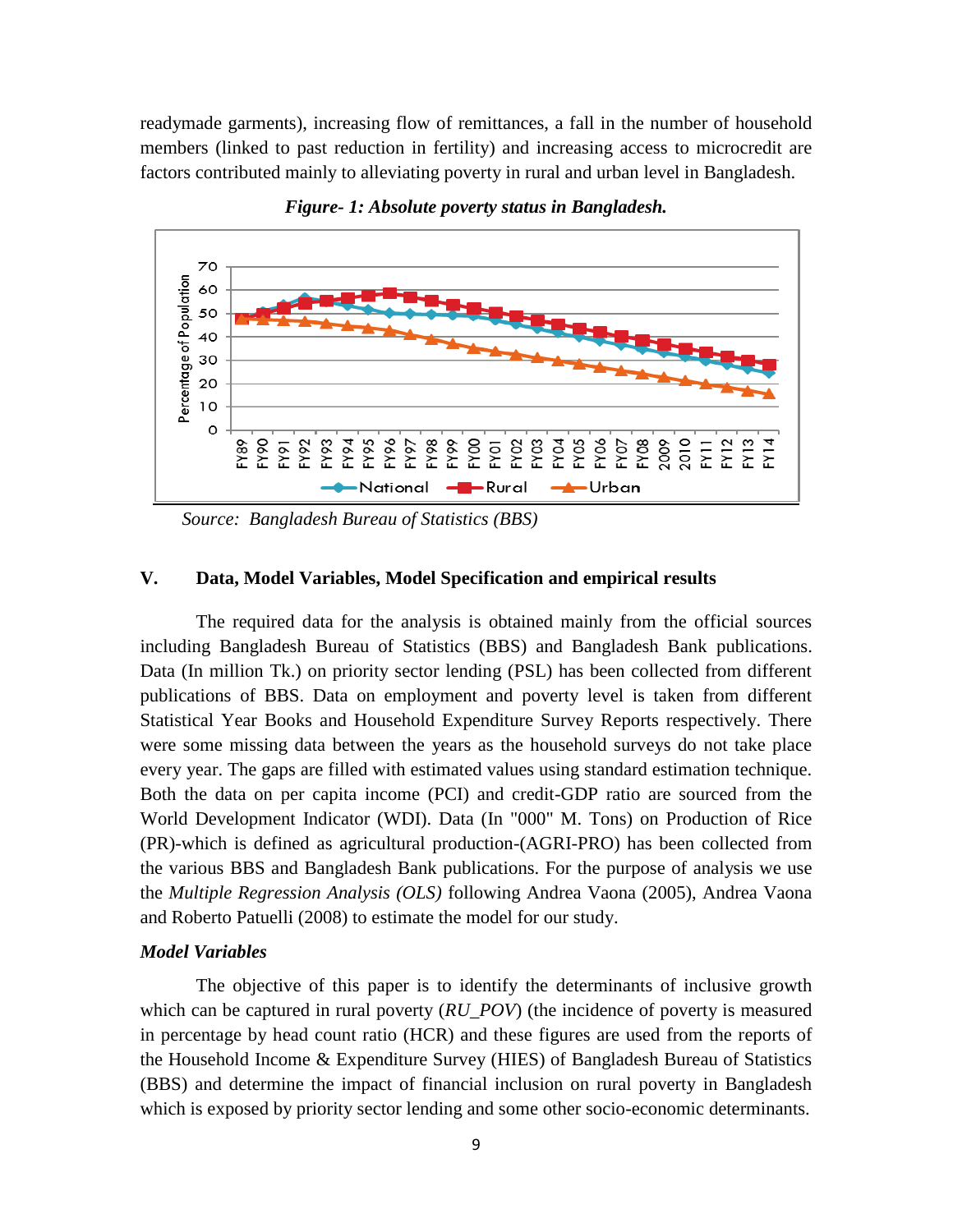Priority sector lending in this study refers to agricultural sector credit which is an important parameter that determines the measure of development that can significantly contribute to inclusive growth (Andrea Vaona, 2005). Rural employment is one of the significant measures of economic development and, consequently, of inclusive growth. Progress in rural employment can be taken as evidence of greater economic development (Cole Shawn, 2007). Recognizing this argument, rural employment (*EMP\_ R*) (expressed in million numbers) has been included as one of determinants to study their impact on inclusive growth. Female employment (EMP\_F) has also been included in order to account for the argument that female participation in the labour force propels economic activity in the system at large and helps in inclusive growth process (Beck, Levine and Loayza, 2000). Another major determinant is agricultural production that affects the inclusive growth process in rural Bangladesh. Since a large number of population of weaker sections of the society still depends, to a great extent, on agriculture, agricultural production (*AGRI\_PRO*) (expressed in metric tons) dictates their upward movement in the income ladder (Andrea Vaona, 2005 also considered production as an important variable in a similar study). Accordingly, agricultural production has also been considered as a determinant in the analysis.

Since there is an indisputable argument that overall credit has profound impact on inclusive growth process (Andrea Vaona, 2005), credit to gross domestic product (*CRED\_GDP*) (measured as a ratio in percentage to GDP) has been included as a determinant. As the per capita income (*PCI*) increases (we used per capita GDP as the proxy of PCI), so will do the process of inclusive growth. As such, per capita income (which used as a determinant in a similar analysis by Andrea Vaona and Roberto Patuelli, 2008) which is a commonly accepted measure of standard of living of people and, consequently, is a major factor that enhances inclusive growth and, hence, it is included in the analysis.

The model variables used for this study are as follows:

- $\checkmark$  Rural poverty (*RU\_POV*)= (the incidence of poverty is measured in percentage by Head Count Ratio (HCR)
- $\checkmark$  Priority Sector lending ( PSL) = Agricultural Credit.
- $\checkmark$  Rural employment (*EMP*  $R$ )=expressed in million numbers.
- Female employment (EMP\_F)= is included as a determinant in order to account for the argument that female participation in the labor force propels economic activity in the system at large and helps in the inclusive growth process.
- $\checkmark$  Agricultural production (AGRI\_PRO)=is another important determinant that affects the inclusive growth process in rural Bangladesh.
- $\checkmark$  Credit to gross domestic product (*CRED GDP*)=measured as a ratio in percentage of GDP.
- $\checkmark$  Per capita income (*PCI*)=we used per capita GDP as the proxy of PCI.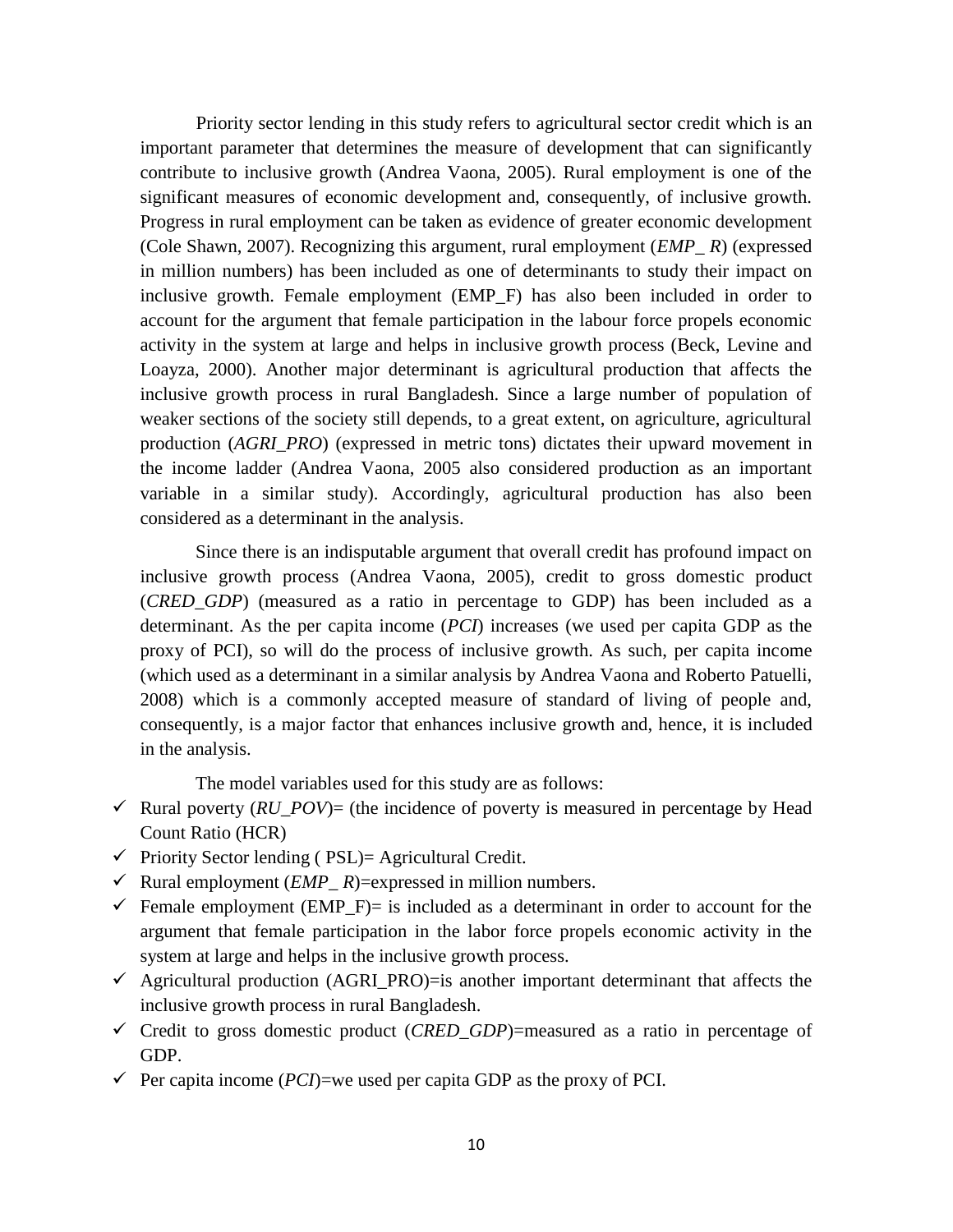

Source: Various Issues of HIES and BB Annual Reports.

The above Figure-2 show that from 1980 to 1985 agricultural credit increased sharply which slowdown during late 1980s and increased sharply again from 2010. On the other hand, rural poverty declined gradually since 1980 to 2014 except for 1987 to 1995.



*Figure-3 : Trend of Micro Credit Disbursement*

*Source : Various issues of Bangladesh Economic Review published by MoF, Annual Reports of BB*

In Bangladesh micro credit plays a very important role in reducing poverty in rural areas in Bangladesh. However, assessing the impact of the micro credit on rural poverty is beyond the scope of this study.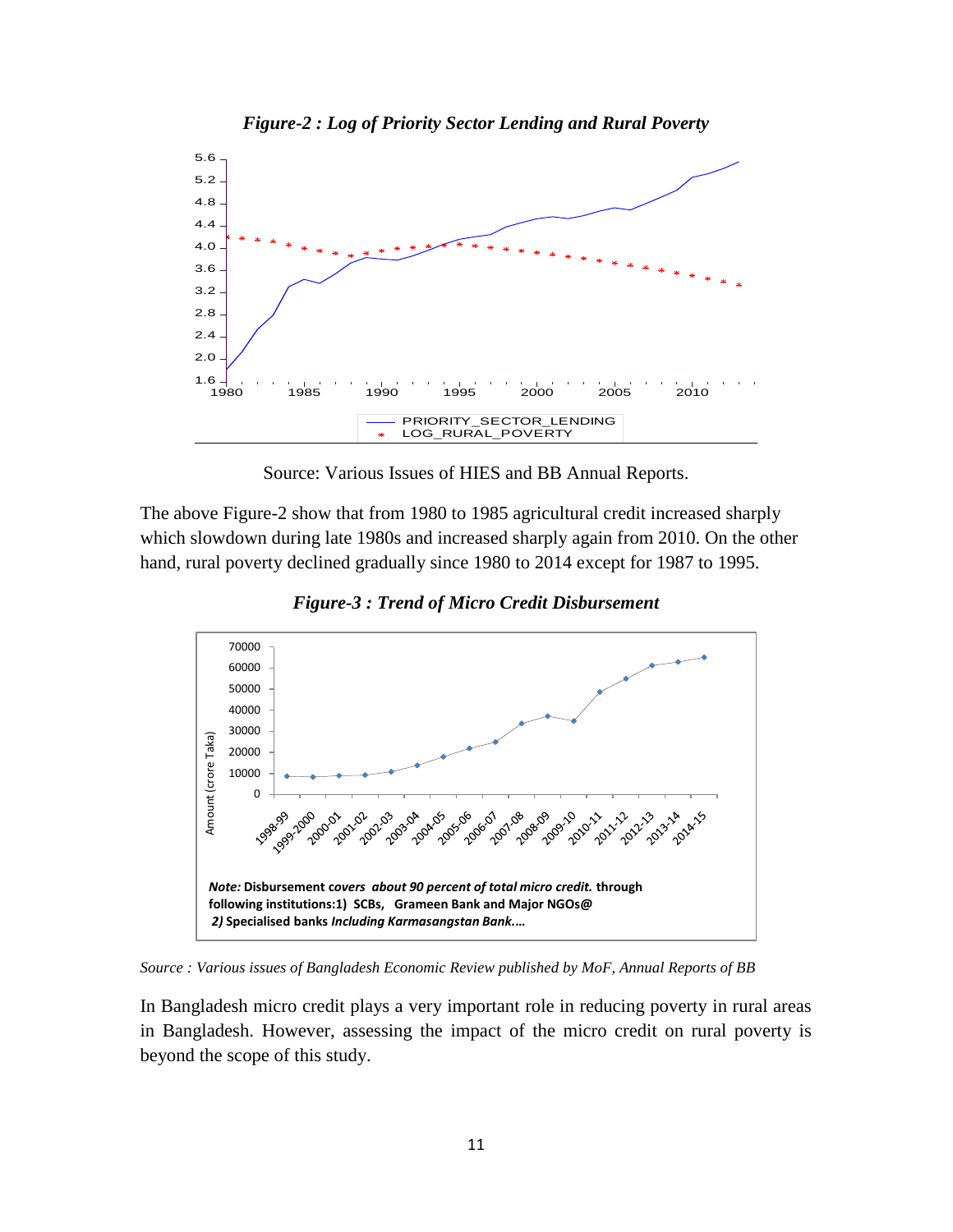



*Source : Agricultural Credit Department of BB*

|                                                                     | Amount (crore Taka)                                                                         | 400<br>350<br>300<br>250<br>200<br>74.62<br>150<br>100<br>50<br>$\mathbf 0$ | 191.32<br>2009-10<br>2010-11                                                            | 246.18<br>2011-12 | 449.69<br>2012-13 | 450.00<br>2013-14 | 450.00<br>2014-15 | 425.46<br>2015-16* |  |                 |  |
|---------------------------------------------------------------------|---------------------------------------------------------------------------------------------|-----------------------------------------------------------------------------|-----------------------------------------------------------------------------------------|-------------------|-------------------|-------------------|-------------------|--------------------|--|-----------------|--|
|                                                                     |                                                                                             | * Upto March 2016                                                           |                                                                                         |                   |                   |                   |                   |                    |  |                 |  |
|                                                                     | Source : Agricultural Credit Department of BB                                               |                                                                             |                                                                                         |                   |                   |                   |                   |                    |  |                 |  |
|                                                                     |                                                                                             |                                                                             | Bangladesh Bank plays an important role in giving loan to share croppers. Examining the |                   |                   |                   |                   |                    |  |                 |  |
|                                                                     | impact of this targeted loan is also beyond the scope of our study. This study particularly |                                                                             |                                                                                         |                   |                   |                   |                   |                    |  |                 |  |
|                                                                     |                                                                                             |                                                                             | interested in examine the impact of agricultural credit on rural poverty in Bangladesh. |                   |                   |                   |                   |                    |  |                 |  |
| <b>Table-1: Correlation Matrix</b>                                  |                                                                                             |                                                                             |                                                                                         |                   |                   |                   |                   |                    |  |                 |  |
|                                                                     |                                                                                             | Log of                                                                      |                                                                                         | Log of            |                   |                   |                   |                    |  |                 |  |
|                                                                     |                                                                                             | Rural                                                                       | Log of Female                                                                           |                   | Agricultural      |                   | Log of Priority   |                    |  | Log of Domestic |  |
|                                                                     |                                                                                             | Poverty                                                                     | Employment                                                                              |                   | Production        |                   | Sector lending    |                    |  | Credit to GDP   |  |
| Log of Rural<br>Poverty                                             |                                                                                             | $\mathbf{1}$                                                                |                                                                                         |                   |                   |                   |                   |                    |  |                 |  |
| Log of Female                                                       |                                                                                             |                                                                             |                                                                                         |                   |                   |                   |                   |                    |  |                 |  |
| Employment                                                          |                                                                                             | $-0.52$                                                                     | 1                                                                                       |                   |                   |                   |                   |                    |  |                 |  |
| Log of                                                              |                                                                                             |                                                                             |                                                                                         |                   |                   |                   |                   |                    |  |                 |  |
| Agricultural                                                        |                                                                                             |                                                                             |                                                                                         |                   |                   |                   |                   |                    |  |                 |  |
| Production                                                          |                                                                                             | $-0.90$                                                                     | 0.51                                                                                    |                   | 1                 |                   |                   |                    |  |                 |  |
| Log of Priority<br>Sector lending                                   |                                                                                             | $-0.84$                                                                     | 0.72                                                                                    |                   | 0.91              |                   | 1                 |                    |  |                 |  |
| Log of                                                              |                                                                                             |                                                                             |                                                                                         |                   |                   |                   |                   |                    |  |                 |  |
| Domestic                                                            |                                                                                             |                                                                             |                                                                                         |                   |                   |                   |                   |                    |  |                 |  |
| Credit to GDP                                                       |                                                                                             | $-0.81$                                                                     | 0.39                                                                                    |                   | 0.94              |                   | 0.87              |                    |  |                 |  |
|                                                                     |                                                                                             |                                                                             | The above correlation matrix shows a highly negative correlation between rural poverty  |                   |                   |                   |                   |                    |  |                 |  |
|                                                                     |                                                                                             |                                                                             | with rural female employment, agriculture production, priority sector lending and       |                   |                   |                   |                   |                    |  |                 |  |
| domestic credit to GDP ratio. Figure-2 also confirms that findings. |                                                                                             |                                                                             |                                                                                         |                   |                   |                   |                   |                    |  |                 |  |

**Table-1: Correlation Matrix**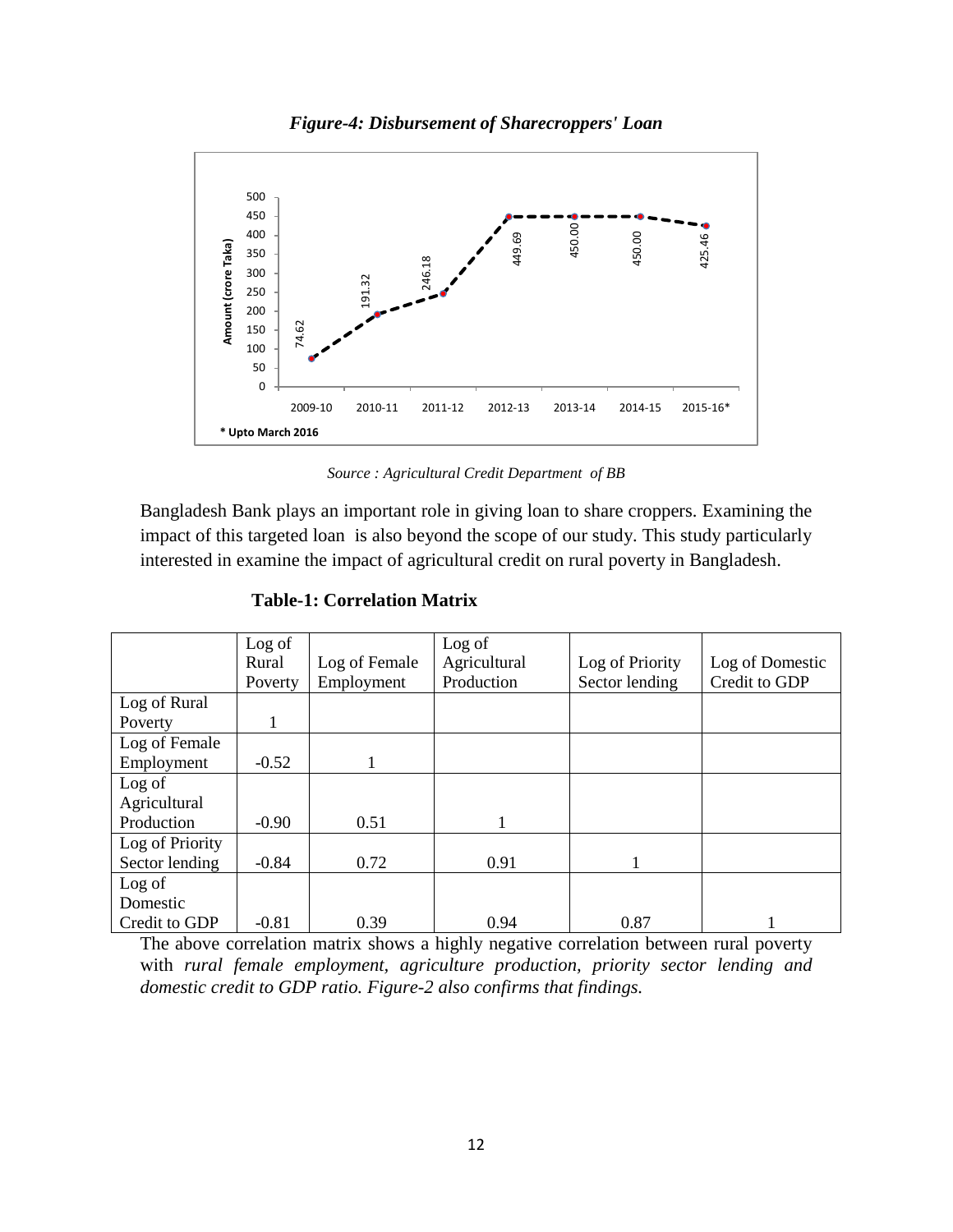*Figure-5: Relationship between rural poverty and rural women's employment, agriculture production, priority sector lending and domestic credit to GDP ratio in Bangladesh.*

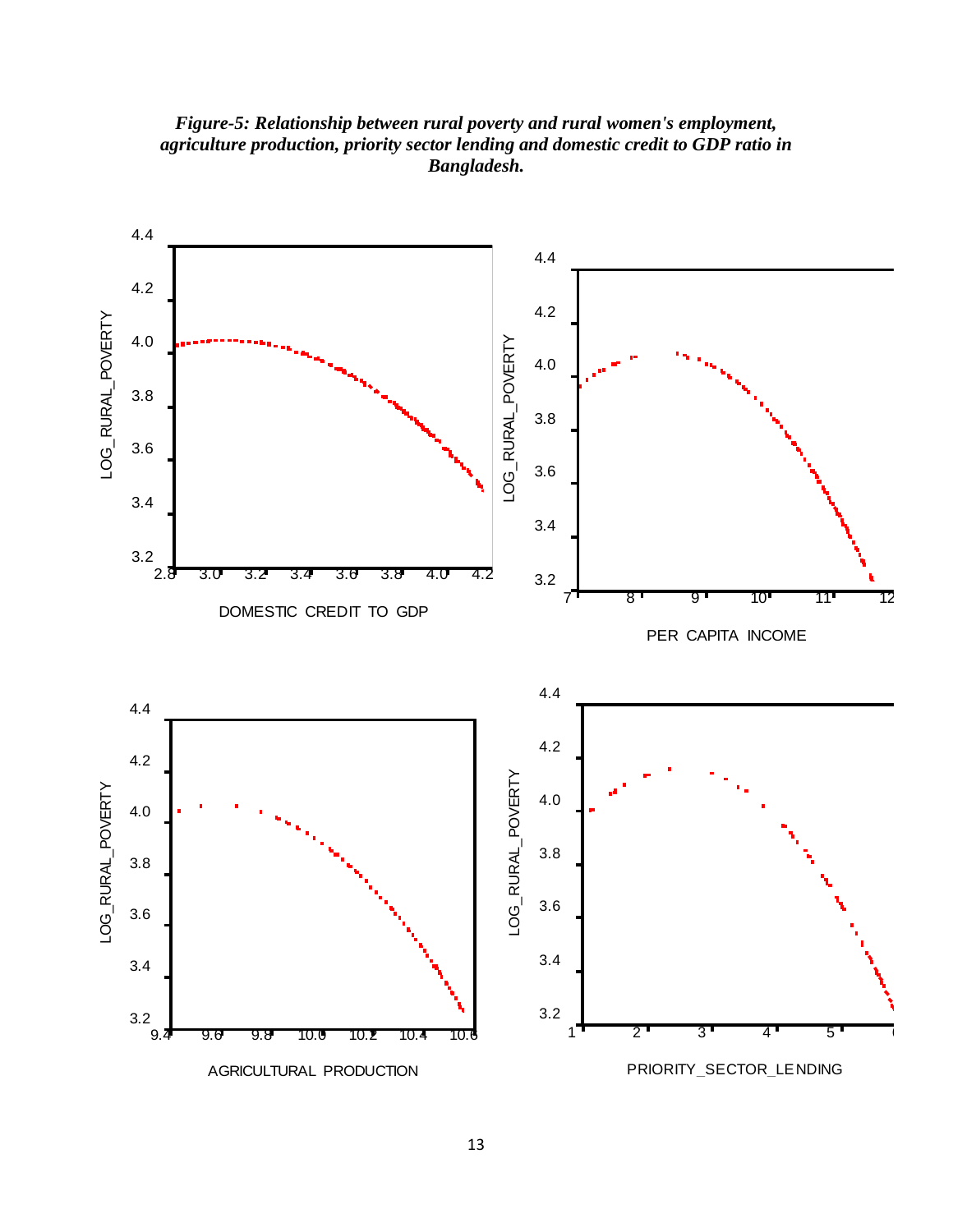## Source: Bangladesh Bureau of Statistics and Bangladesh Bank **Model Specification**

The regression model can be presented as follows:

*RU*\_*POV* =*ƒ*(*PSL*, *EMP*\_*R*, *EMP\_F*, *CRED*\_*GDP*, *PCI, AGRI*\_*PRO*) +*μ........*(1)

In order to control for other factors associated with economic growth not linked to financial development, the regression results are presented by using a simple conditioning information set, including the constant, the logarithm of all explanatory variables. Due to potential nonlinearities, the natural logarithms of the regressors are considered.

Accordingly, when we log-transform this model we obtain:

log (*RU\_POV*) = *Į* + log (*PSL*, *EMP\_R*, *EMP\_F*, *CRED\_GDP*, *PCI, AGRI\_PRO*) *+ μ*........(2)

In equations 2 and 3, Į represents the *intercept, Y* represents the *RU\_POV*, i.e. rural poverty and PSL, priority sector lending, EMP\_R is rural employment, *EMP\_F* is female employment in total labour force, CRED\_GDP is credit to gross domestic product, PCI is per capita income, and AGRI\_PRO is agricultural production respectively. The results of the analysis are presented in Table 3 below for the period from the year 1985 to 2014.

## **Empirical Results:**

To estimate the model an Ordinary Least Square method (OLS) is used following Swamy (2010) for the sample period from 1984 to 2014.

**Table-2. Results of Regression Analysis for Understanding the Impact of Determinants of Rural Poverty**

| <b>Variable</b>             | <b>Coefficient</b> | <b>Std. Error</b>  | t-Statistic | Prob. |
|-----------------------------|--------------------|--------------------|-------------|-------|
| Log_EMP_Female              | $-0.09$            | 0.03               | $-3.26$     | 0.00  |
| Log_AGRI_PROD(-1)           | $-0.19$            | 0.10               | $-1.88$     | 0.07  |
| Log_Priority Sector Lending | $-0.27$            | 0.05               | $-5.68$     | 0.00  |
| Log_Domestic Credit(-3)     | $-0.18$            | 0.06               | $-3.11$     | 0.00  |
| C                           | 7.92               | 1.03               | 7.68        | 0.00  |
| AR(1)                       | 0.88               | 0.04               | 23.29       | 0.00  |
| Adjusted R-squared          | 0.98               |                    |             |       |
| F-statistic                 | 374.52             | Durbin-Watson stat |             | 1.85  |

**Dependent Variable: Log of Rural Poverty**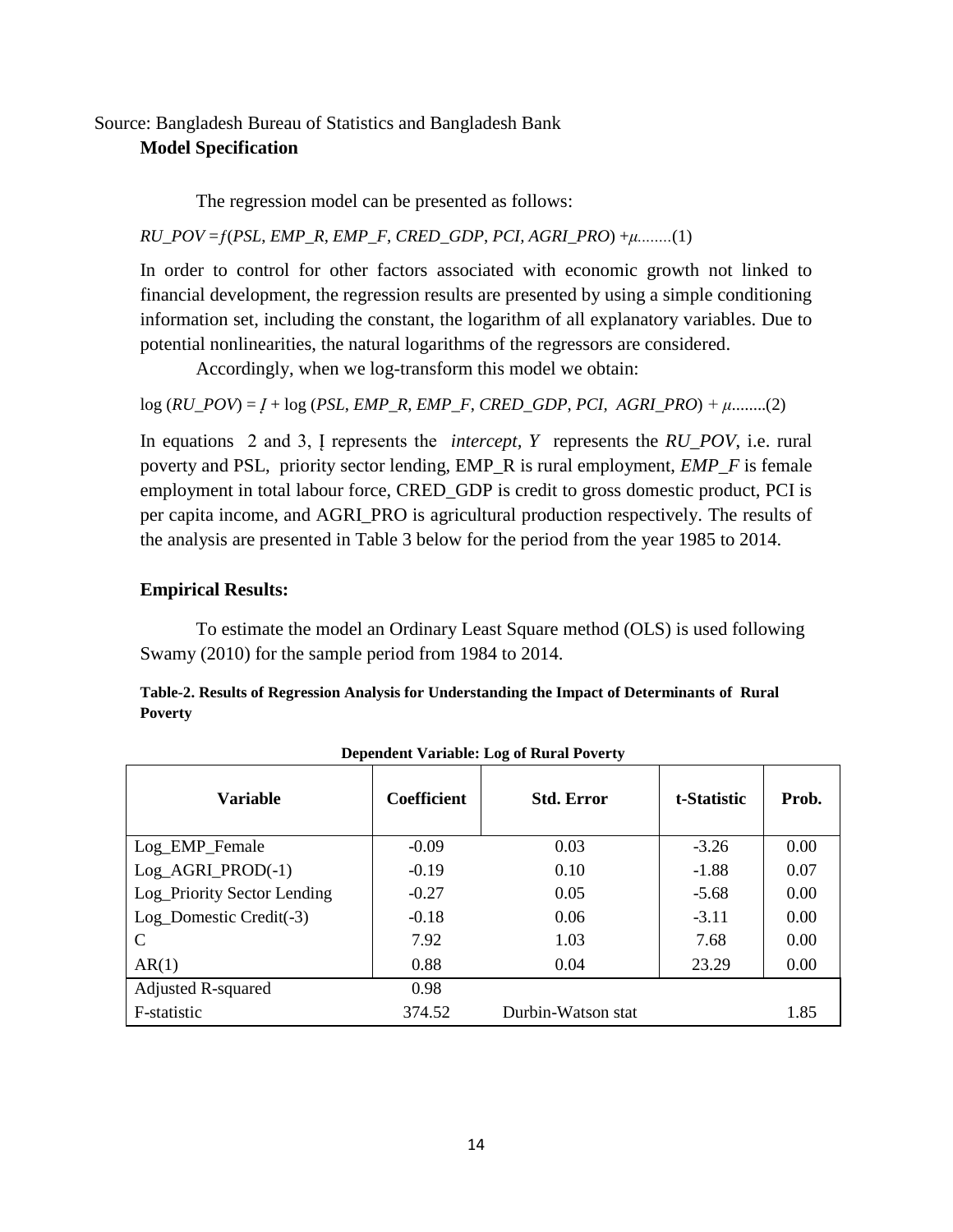#### **VI. Findings of the study**

The empirical results from OLS suggest that all the explanatory variables in the model are significant at the 1-percent level except for agricultural production which is significant at the 10 percent level. All the explanatory variables are found negatively related to rural poverty. The elasticity of the rural poverty with respect to priority sector lending (PSL) is -0.27 implying that, on average, an one percent increase in PSL will reduce 0.27 percent rural poverty. Female employment elasticity of rural poverty is about -0.09, suggesting that if female employment goes up by 1 percent, on average, the rural poverty declines by about 0.09 percent. Agriculture production elasticity of rural poverty is about -0.19, implying that if agriculture production goes up by 1 percent, on average, the rural poverty decreases by about 0.19 percent. High adjusted R-squared is implying that the explanatory power of the model is very high implying that 98 percents of the variations of the dependent variables are explained by the independent variables included in the model.

Serial Correlation LM Test has been done to detect serial correlation in the model. Correlogram-Q-statistics (Annexure I) are shown for the first 16 lags. The Q-statistics are insignificant at all lags, indicating no serial correlation in the residuals which implies white noise process in the model. Breusch-Godfrey Serial Correlation LM Test (Annexure I) can not reject the hypothesis of no serial correlation up to order two. Both the LM test and Q-statistic (Annexure I) delineate that the residuals are not serially correlated. We have tested the stability of the model through both CUSUM test and CUSUM of Squares Test (Brown, Durbin, and Evans, 1975). CUSUM test (Annexure I) clearly indicates stability in the equation during the sample period as the cumulative sum does not cross any of the two 5% critical lines. In case of CUSUM Squares Test (Annexure I), the cumulative sum of squares is found within the 5% significance lines, implying that the residual variance is somewhat stable. High value of F-statistics implies overall significance of the model.

### **VII. Conclusion and Recommendations**

The intention of this study is to examine the determinants of rural poverty in Bangladesh. The ordinary least square method is used to estimate the model. The model, developed in the study, explains the trend of rural poverty to the extent of 97 percent. The important determinants such as priority sector lending, rural employment, female employment, agricultural production and credit to gross domestic product are significant with the expected negative signs. Priority sector lending has the largest significant impact among other variables on the reduction of rural poverty in Bangladesh as expected. Therefore, policy implications of this study suggest that in order to reduce poverty, financial inclusion strategy of the central bank and the government has far-reaching consequences on the rural economy. Using this channel, many people may come out from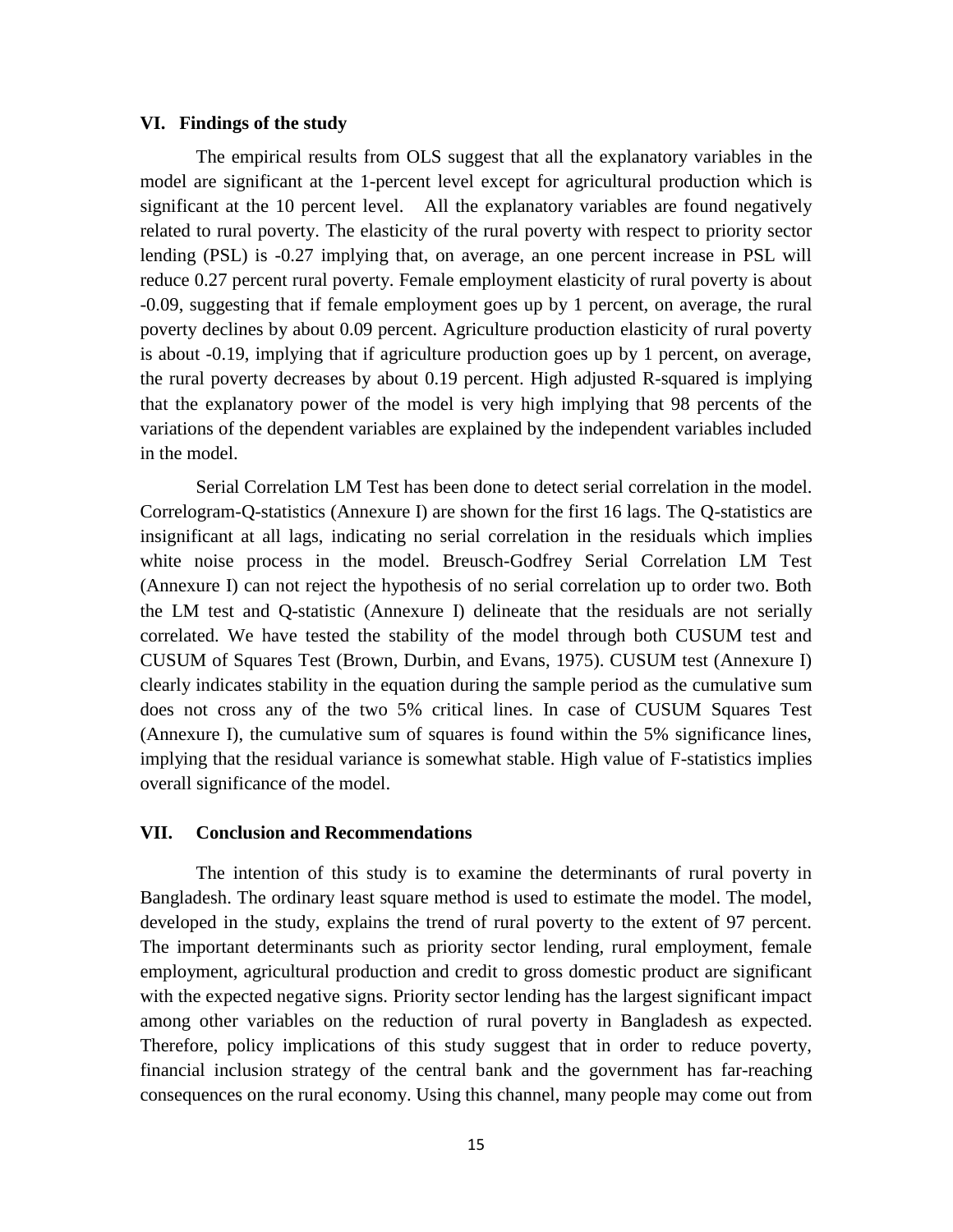poverty conditions. Financial inclusion provides formal identity, access to the payments system, and deposit insurance. There is a need for coordinated action between the banks and the government to facilitate access to formal banking system among the financially excluded and the socially vulnerable.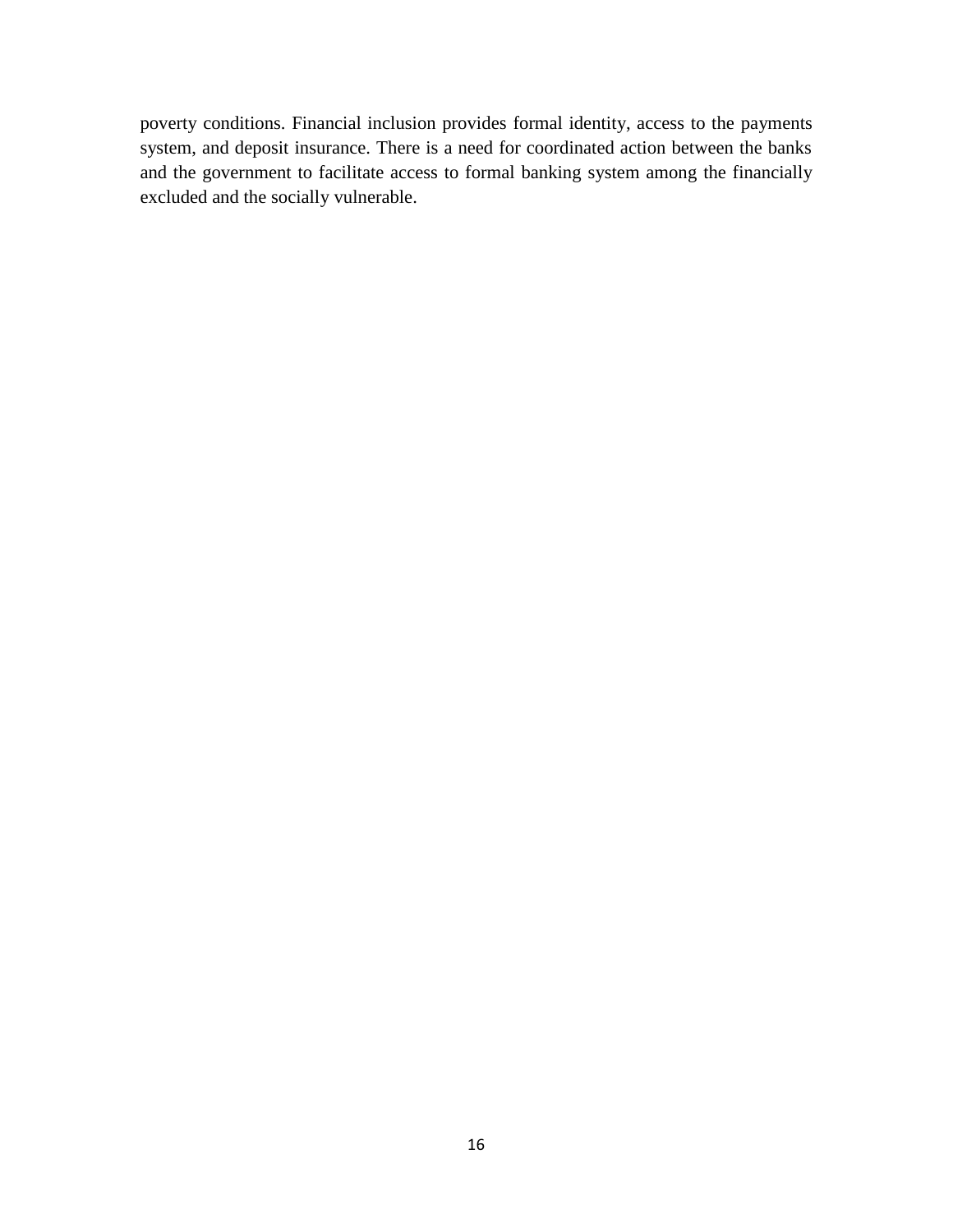## **References**

Ayyagari, M. et al. (2013), *Finance and Poverty: Evidence from India,* Discussion Paper No. 9497, Research Programme in Financial Economics, Centre for Economic Policy Research, June 2013.

Bangladesh Bureau of Statistics (1989), Statistical Year Book, pp. 97-98, 160, 399

Bangladesh Bureau of Statistics (1995), Statistical Year Book, pp. 56-57, 147, 394

Bangladesh Bureau of Statistics (1999), Statistical Year Book, pp. 54-55, 127, 383

Bangladesh Bureau of Statistics (1983), Statistical Year Book, pp. 141-142, 246, 485

Bangladesh Bureau of Statistics (1979), Statistical Year Book, pp. 316, 167

Bangladesh Bureau of Statistics (1981), Statistical Year Book, pp. 440-441

Bangladesh Bureau of Statistics (2002), Statistical Year Book, pp. 55-56, 134, 399

Bangladesh Bureau of Statistics (2008), Statistical Year Book, pp. 380

Bangladesh Bureau of Statistics (2013), Statistical Year Book, pp. 335, 136

Bangladesh Bureau of Statistics (2010), Household Income and Expenditure Survey, pp. 61

Bangladesh Bureau of Statistics (1995-96), Household Expenditure Survey, pp. 54 Chowdhury, T. A. (2014), *Bangladesh Country Paper on Impact of Access to Financial Services*, Expert Meeting, UNCTAD.

Hossain, M. (2009), *Dynamics of Poverty in Rural Bangladesh, 1988-2007: An Analysis of Household Level Panel Data,* Conference on "Employment, Growth and Poverty Reduction in Developing Countries" organized by the Political Economy Research Institute, University of Massachusetts, Amherst in honor of Professor Azizur Rahman Khan, March 27-28, 2009.

Khan, H. G. A. et al. (2011), *Financial Sector Development and Poverty Reduction*, Global Journal of Management and Business Research, Volume 11 Issue 5 Version 1.0, Global Journals Inc. (USA).

Osmani, S. R. and Latif, M. A. (2013), *The Pattern and Determinants of Poverty in Rural Bangladesh: 2000-2010,* Working Paper No. 18,Institute of Microfinance: Dhaka.

Swamy, V. (2010), *Bank-based financial intermediation for financial inclusion and inclusive growth*, Banks and Bank Systems, Volume 5, Issue 4.

Uddin G. S. et al. (2012), *The Casual Nexus of Banking Sector Development in Bangladesh and Poverty Reduction in Bangladesh*, International Journal of Economics and Financial Issues, Vol. 2, No. 3, 2012, pp.304-311.

M Hossain, B Sen (1992), *Rural poverty in Bangladesh: trends and determinants*, Asian Development Review, Vol. 10, No. 1

Hossain, M. (2004), *Poverty Alleviation Through Agriculture and Rural Development in Bangladesh*, CPD Occasional Paper Series 39.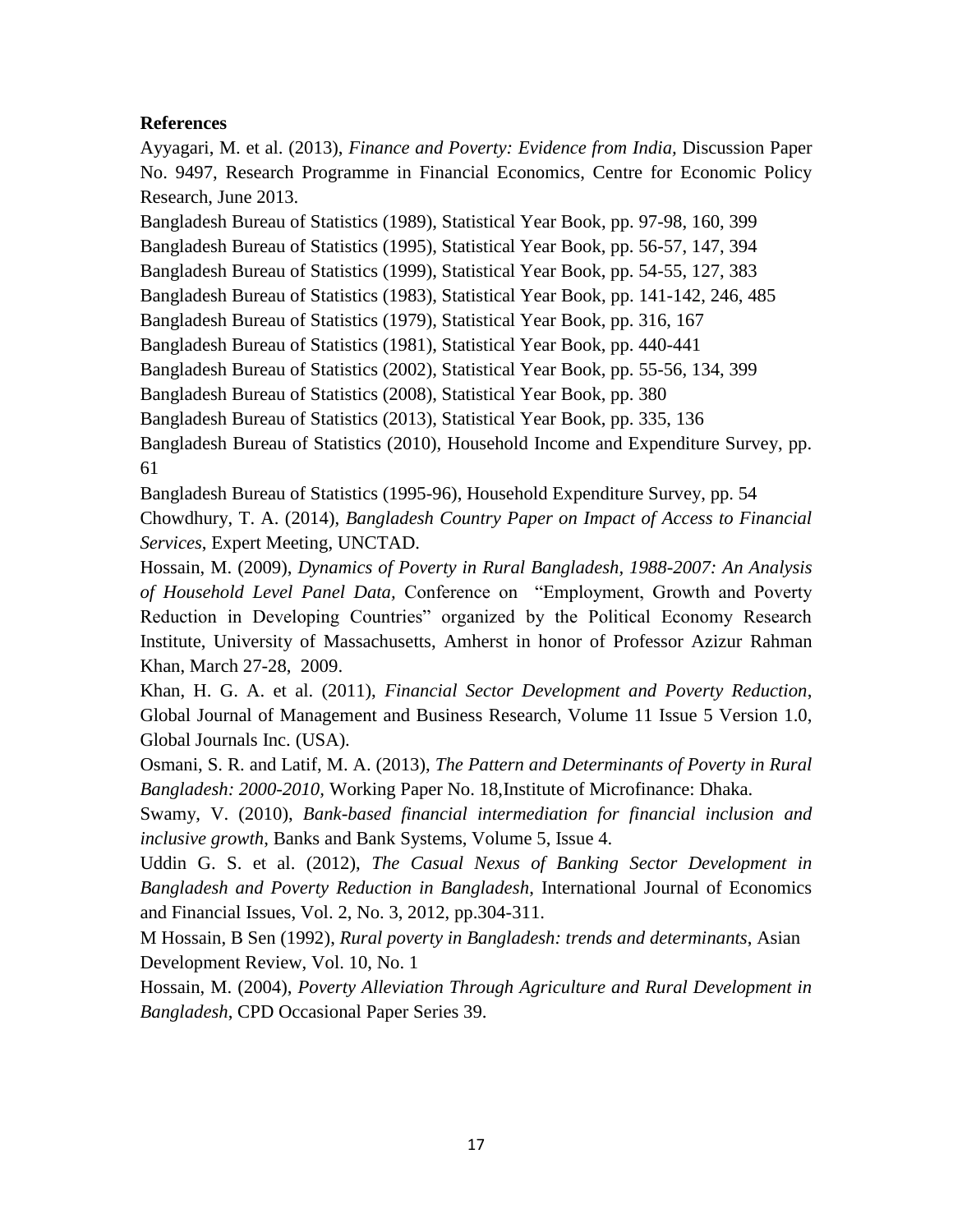## **Appendix**

**A1:**

| <b>Variable</b>           | <b>Coefficient</b> | Prob.        |  |  |  |
|---------------------------|--------------------|--------------|--|--|--|
| Constant                  | 15.34              | $0.0000$ *** |  |  |  |
|                           | (1.11)             |              |  |  |  |
| Log (PSL)                 | $-0.20$            | $0.0006***$  |  |  |  |
|                           | (0.05)             |              |  |  |  |
| $Log [EMP_R (-1)]$        | $-0.67$            | $0.0000$ *** |  |  |  |
|                           | (0.06)             |              |  |  |  |
| $Log (EMP_F)$             | $-0.057$           | $0.0044***$  |  |  |  |
|                           | (0.01)             |              |  |  |  |
| $Log[CRED-GDP(-1)]$       | $-0.24$            |              |  |  |  |
|                           | (0.06)             | $0.0005***$  |  |  |  |
| Log [PCI]                 | 0.34               | $0.0000$ *** |  |  |  |
|                           | (0.04)             |              |  |  |  |
| Log (AGR_PRO)             | $-1.05$            |              |  |  |  |
|                           | (0.15)             | $0.0000$ *** |  |  |  |
| R-squared                 | 0.98               |              |  |  |  |
| <b>Adjusted R-squared</b> | 0.97               |              |  |  |  |
|                           |                    |              |  |  |  |
| Durbin-Watson stat        | 1.56               |              |  |  |  |
| F-statistic               | 160.60             |              |  |  |  |
| Prob (F-statistic)        | 0.000000           |              |  |  |  |
| Dependent Variable        | Log (RU_POV)       |              |  |  |  |
| No. of Observation        | 31                 |              |  |  |  |

Standard errors are reported in parentheses. Note: \*\*\* indicates significance at 1% level. Source: Author"s Calculation 2016.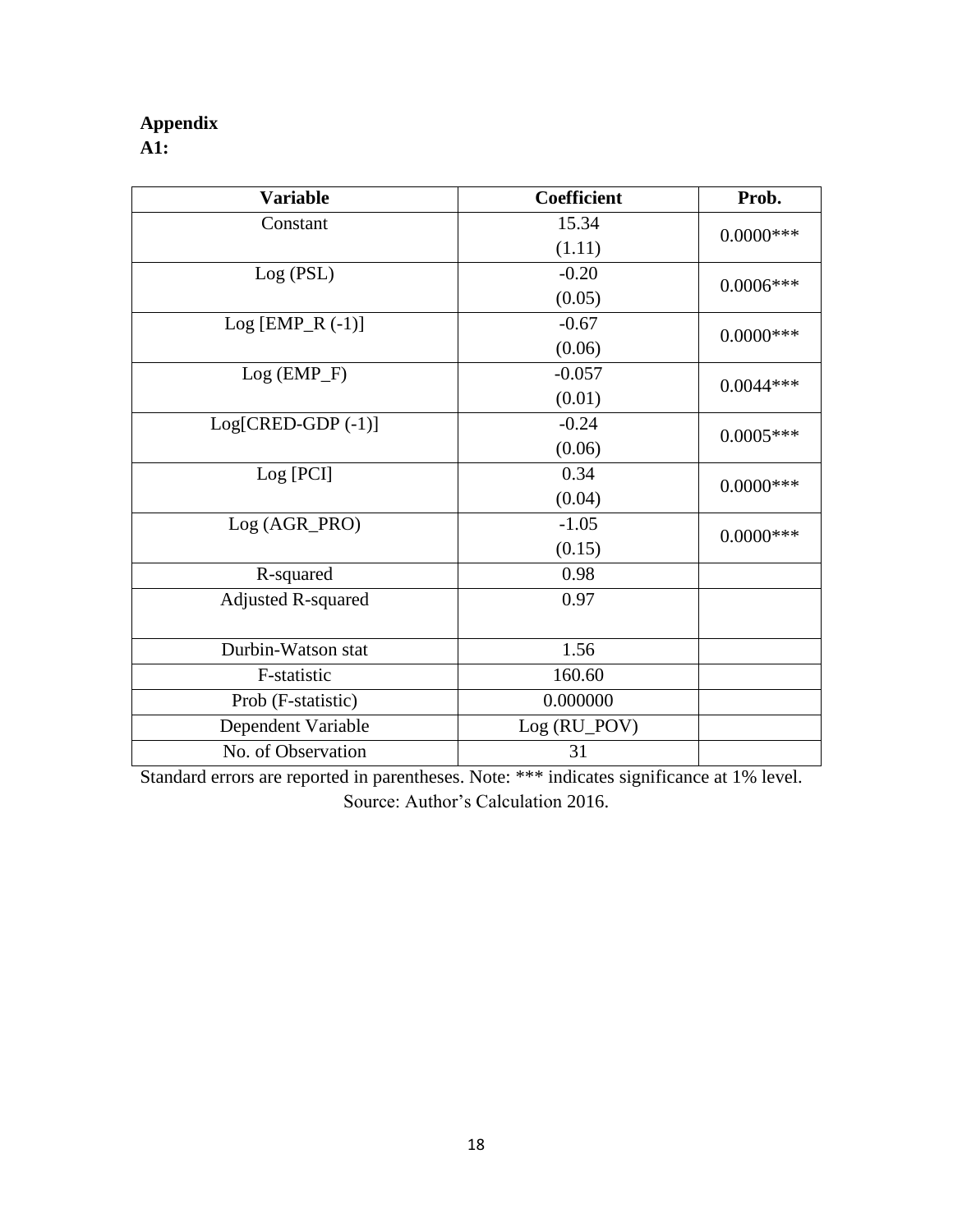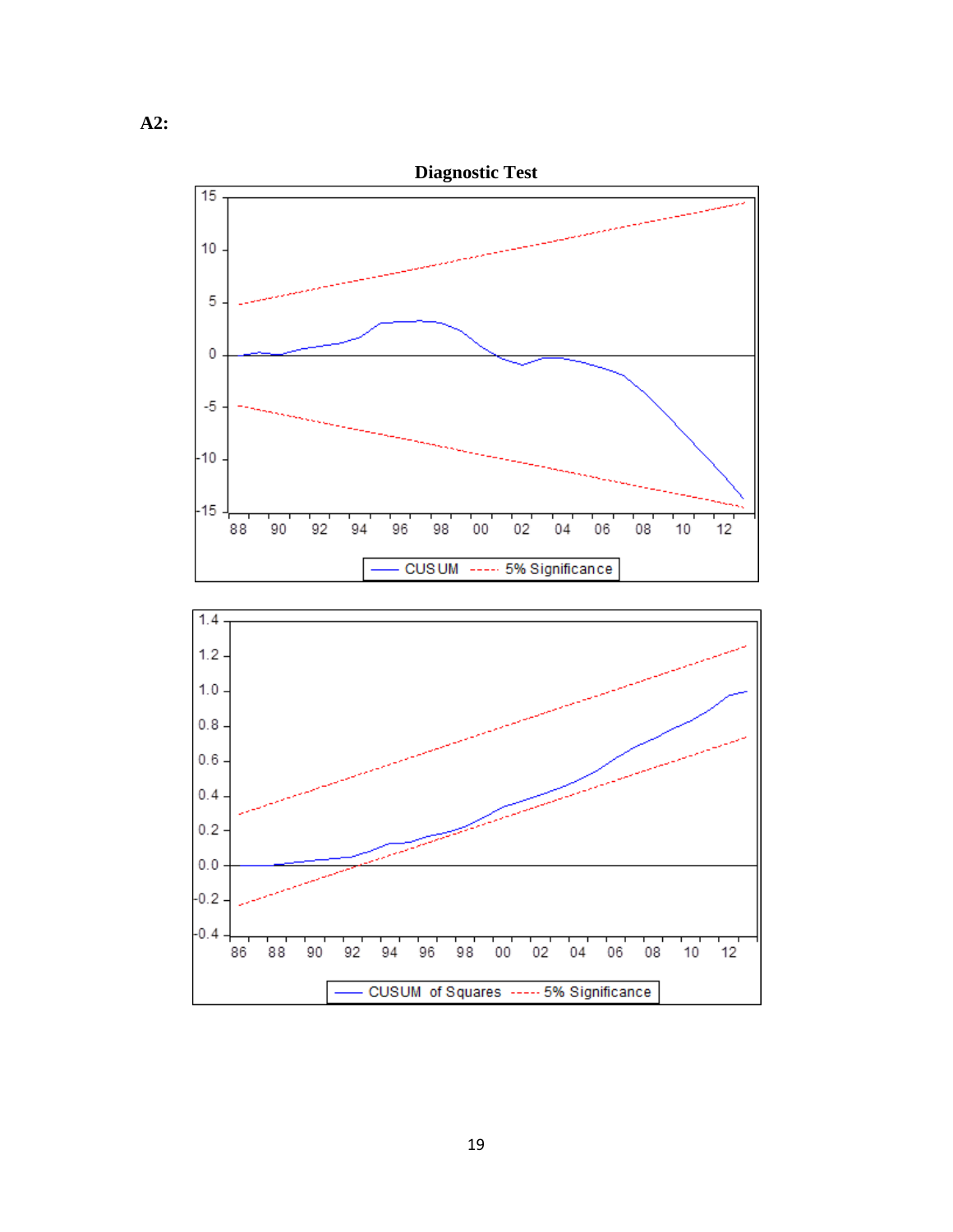## **A3: Test of Residuals**

Date: 09/07/15 Time: 21:19 Sample: 1980 2014 Included observations: 31 Q-statistic probabilities adjusted for 1 ARMA term

| Autocorrelation |  | AC | <b>PAC</b> | Q-Stat            | Prob   |       |
|-----------------|--|----|------------|-------------------|--------|-------|
|                 |  |    | 0.185      | 0.185             | 1.1647 |       |
|                 |  | 2  | 0.179      | 0.150             | 2.2909 | 0.130 |
|                 |  |    |            | $3 - 0.08 - 0.15$ | 2.5590 | 0.278 |
|                 |  |    |            | $4 - 0.13 - 0.13$ | 3.2532 | 0.354 |
|                 |  |    | $5 - 0.06$ | 0.020             | 3.4307 | 0.488 |
|                 |  | 6  | 0.154      | 0.222             | 4.3997 | 0.493 |
|                 |  | 7  |            | $0.010 - 0.07$    | 4.4039 | 0.622 |
|                 |  |    |            | $8 - 0.02 -0.14$  | 4.4409 | 0.728 |
|                 |  |    |            | $9 - 0.13 - 0.09$ | 5.3393 | 0.721 |
|                 |  |    |            | $1 -0.06 0.079$   | 5.5636 | 0.783 |
|                 |  |    |            | $1 -0.14 -0.09$   | 6.5717 | 0.765 |
|                 |  |    |            | $1 -0.04 -0.12$   | 6.6886 | 0.824 |
|                 |  |    |            | 1 $-0.12$ $-0.12$ | 7.5645 | 0.818 |
|                 |  |    | 0.099      | 0.218             | 8.1501 | 0.834 |
|                 |  |    |            | $1 -0.16 -0.18$   | 9.8194 | 0.775 |
|                 |  |    |            | 1 -0.00 -0.12     | 9.8210 | 0.831 |

\*Probabilities may not be valid for this equation specification.

| <b>Breusch-Godfrey Serial Correlation LM Test:</b> |  |                                        |      |  |  |
|----------------------------------------------------|--|----------------------------------------|------|--|--|
|                                                    |  |                                        |      |  |  |
| F-statistic                                        |  | $0.09$   Prob. F(2,22)                 | 0.91 |  |  |
| $\log*R$ -squared                                  |  | $\vert 0.24 \vert$ Prob. Chi-Square(2) | 0.89 |  |  |